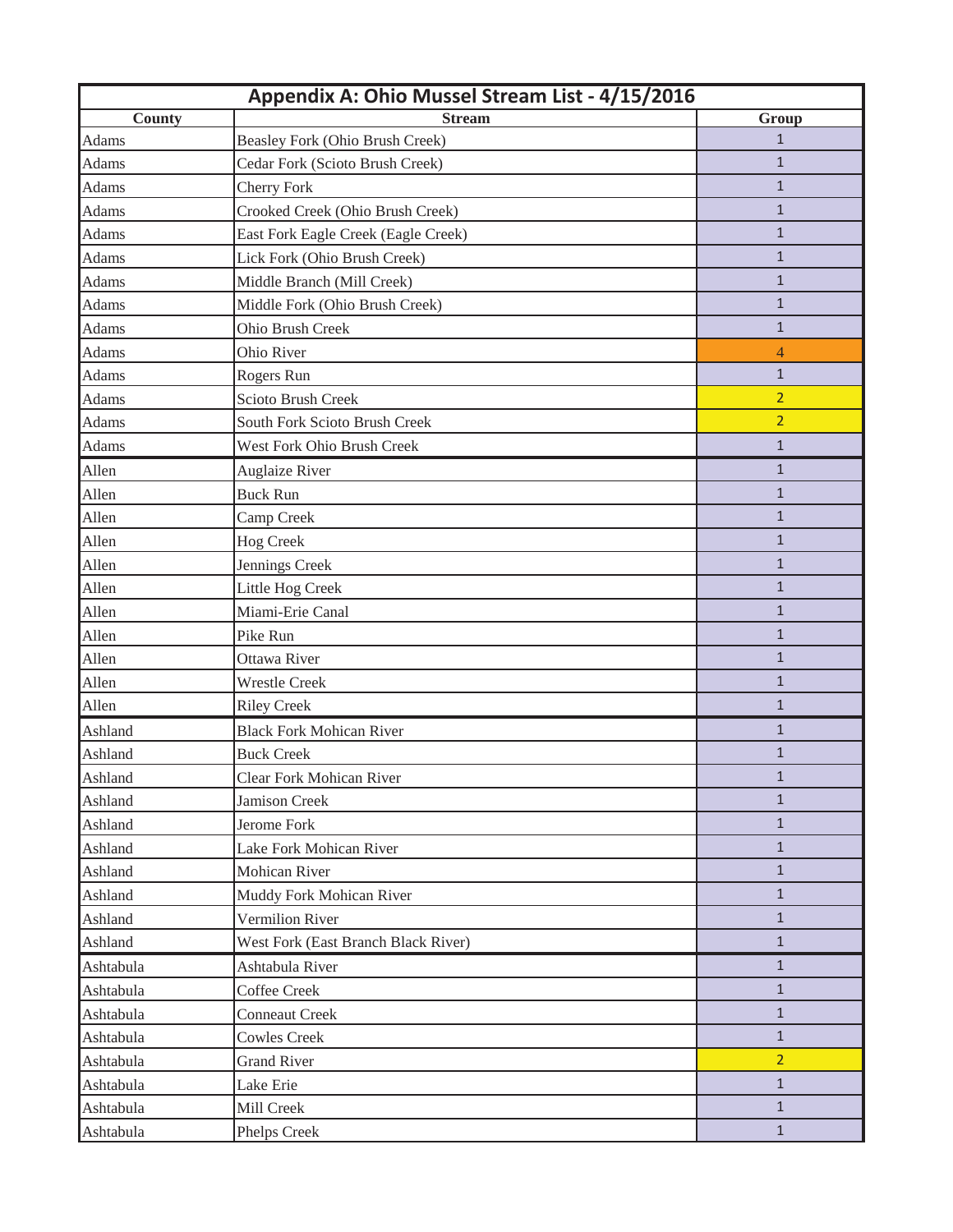| Ashtabula      | <b>Pymatuning Creek</b>        | $\overline{2}$ |
|----------------|--------------------------------|----------------|
| Ashtabula      | <b>Rock Creek</b>              | $\mathbf{1}$   |
| Ashtabula      | West Branch Ashtabula River    | $\mathbf{1}$   |
| Athens         | <b>East Branch Shade River</b> | $\mathbf{1}$   |
| Athens         | <b>Federal Creek</b>           | $\mathbf{1}$   |
| Athens         | <b>Hocking River</b>           | $\mathbf{1}$   |
| Athens         | Long Run                       | $\mathbf{1}$   |
| Athens         | <b>Margaret Creek</b>          | $\mathbf{1}$   |
| Athens         | McDougall Branch               | $\mathbf{1}$   |
| Athens         | Middle Branch Shade River      | $\mathbf{1}$   |
| Athens         | Mud Fork                       | $\mathbf{1}$   |
| Athens         | Ohio River                     | $\overline{4}$ |
| Athens         | <b>Sharps Fork</b>             | $\mathbf{1}$   |
| Athens         | Strouds Run                    | $\mathbf{1}$   |
| Athens         | <b>Sugar Creek</b>             | $\mathbf{1}$   |
| Athens         | <b>Sunday Creek</b>            | $\mathbf{1}$   |
| Auglaize       | <b>Auglaize River</b>          | $\mathbf{1}$   |
| Auglaize       | Clear Creek                    | $\mathbf{1}$   |
| Auglaize       | Koop Creek (aka Kopp Creek)    | $\mathbf{1}$   |
| Auglaize       | Miami-Erie Canal               | $\mathbf{1}$   |
| Auglaize       | St. Marys River                | $\mathbf{1}$   |
| Auglaize       | <b>Twomile Creek</b>           | $\mathbf{1}$   |
| <b>Belmont</b> | Captina Creek                  | $\mathbf{1}$   |
| Belmont        | <b>Stillwater Creek</b>        | $\mathbf{1}$   |
| Belmont        | Ohio River                     | 3              |
| <b>Brown</b>   | <b>Cloverlick Creek</b>        | $\mathbf{1}$   |
| <b>Brown</b>   | Eagle Creek                    | $\mathbf{1}$   |
| <b>Brown</b>   | East Fork Little Miami River   | $\overline{2}$ |
| <b>Brown</b>   | East Fork White Oak Creek      | $\mathbf{1}$   |
| Brown          | Fivemile Creek                 | $\mathbf{1}$   |
| <b>Brown</b>   | Honey Run                      | $\mathbf{1}$   |
| <b>Brown</b>   | <b>Indian Creek</b>            | $1\,$          |
| <b>Brown</b>   | Ohio River                     | $\overline{4}$ |
| <b>Brown</b>   | Solomon Run                    | $\mathbf{1}$   |
| <b>Brown</b>   | <b>Sterling Run</b>            | $\mathbf{1}$   |
| <b>Brown</b>   | West Fork Eagle Creek          | $\mathbf{1}$   |
| <b>Brown</b>   | West Fork Ohio Brush Creek     | $\mathbf{1}$   |
| <b>Brown</b>   | White Oak Creek                | $\mathbf{1}$   |
| <b>Butler</b>  | Dicks Creek                    | $\mathbf{1}$   |
| <b>Butler</b>  | Fourmile Creek                 | $\mathbf{1}$   |
| <b>Butler</b>  | Great Miami River              | $\overline{4}$ |
| <b>Butler</b>  | Millers Creek                  | $\mathbf{1}$   |
| <b>Butler</b>  | Sevenmile Creek                | $1\,$          |
| Carroll        | <b>Conotton Creek</b>          | $\mathbf{1}$   |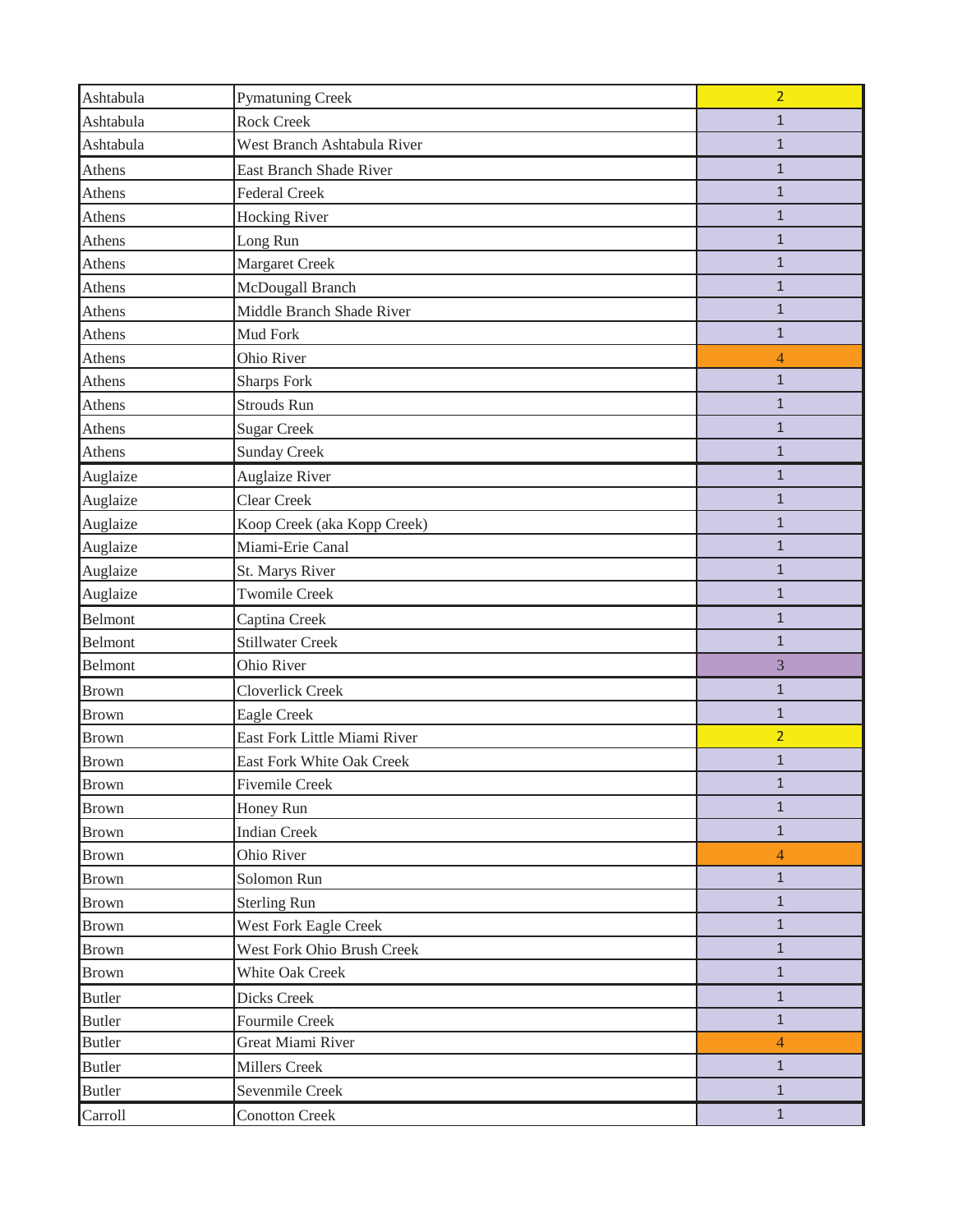| Carroll    | <b>Indian Fork</b>                                    | $\mathbf{1}$   |
|------------|-------------------------------------------------------|----------------|
| Carroll    | Still Fork                                            | $\mathbf{1}$   |
| Carroll    | Sandy Creek                                           | $\mathbf{1}$   |
| Champaign  | <b>Kings Creek</b>                                    | $\mathbf{1}$   |
| Champaign  | <b>Little Darby Creek</b>                             | $\mathbf{1}$   |
| Champaign  | Macochee Ditch                                        | $\mathbf{1}$   |
| Champaign  | Mad River                                             | $\mathbf{1}$   |
| Champaign  | Mosquito Creek                                        | $\mathbf{1}$   |
| Champaign  | Pleasant Run                                          | $\mathbf{1}$   |
| Champaign  | Proctor Run                                           | $\mathbf{1}$   |
| Champaign  | Spain Creek                                           | $\mathbf{1}$   |
| Champaign  | <b>Treacle Creek</b>                                  | $\mathbf{1}$   |
| Clark      | <b>Beaver Creek</b>                                   | $\mathbf{1}$   |
| Clark      | <b>Buck Creek</b>                                     | $\mathbf{1}$   |
| Clark      | Little Miami River                                    | $\overline{2}$ |
| Clark      | Mad River                                             | $\mathbf{1}$   |
| Clark      | Medway Creek                                          | $\mathbf{1}$   |
| Clark      | North Fork Deer Creek                                 | $\mathbf{1}$   |
| Clark      | North Fork Little Miami River                         | $\mathbf{1}$   |
| Clermont   | Cloverlick Creek                                      | $\mathbf{1}$   |
| Clermont   | East Fork Little Miami River                          | $\overline{2}$ |
| Clermont   | <b>Indian Creek</b>                                   | $\mathbf{1}$   |
| Clermont   | Little Miami River                                    | $\overline{2}$ |
| Clermont   | O'Bannon Creek                                        | $\mathbf{1}$   |
| Clermont   | Ohio River                                            | $\overline{4}$ |
| Clermont   | Poplar Creek                                          | $\mathbf{1}$   |
| Clermont   | <b>Stonelick Creek</b>                                | $\mathbf{1}$   |
| Clermont   | Ten Mile Creek                                        | $\mathbf{1}$   |
| Clinton    | Anderson Fork (Caesar Creek)                          | $\mathbf{1}$   |
| Clinton    | Caesar Creek                                          | $\mathbf{1}$   |
| Clinton    | Cowan Creek                                           | $\mathbf{1}$   |
| Clinton    | East Fork Little Miami River                          | $\mathbf{1}$   |
| Clinton    | <b>Grassy Branch</b>                                  | 1              |
| Clinton    | <b>Little East Fork</b>                               | $\mathbf{1}$   |
| Clinton    | Todd Fork (Little Miami River)                        | $\mathbf{1}$   |
| Clinton    | <b>West Branch Rattlesnake Creek</b>                  | $\mathbf{1}$   |
| Clinton    | West Fork of East Fork (East Fork Little Miami River) | $\mathbf{1}$   |
| Columbiana | Beaver Run                                            | $\mathbf{1}$   |
| Columbiana | <b>Bull Creek</b>                                     | $\mathbf{1}$   |
| Columbiana | <b>Brush Creek</b>                                    | $\mathbf{1}$   |
| Columbiana | Cold Run                                              | $\mathbf{1}$   |
| Columbiana | <b>East Fork Stateline Creek</b>                      | $\mathbf{1}$   |
| Columbiana | Little Beaver Creek                                   | $\mathbf{1}$   |
| Columbiana | Little Bull Creek                                     | $\mathbf{1}$   |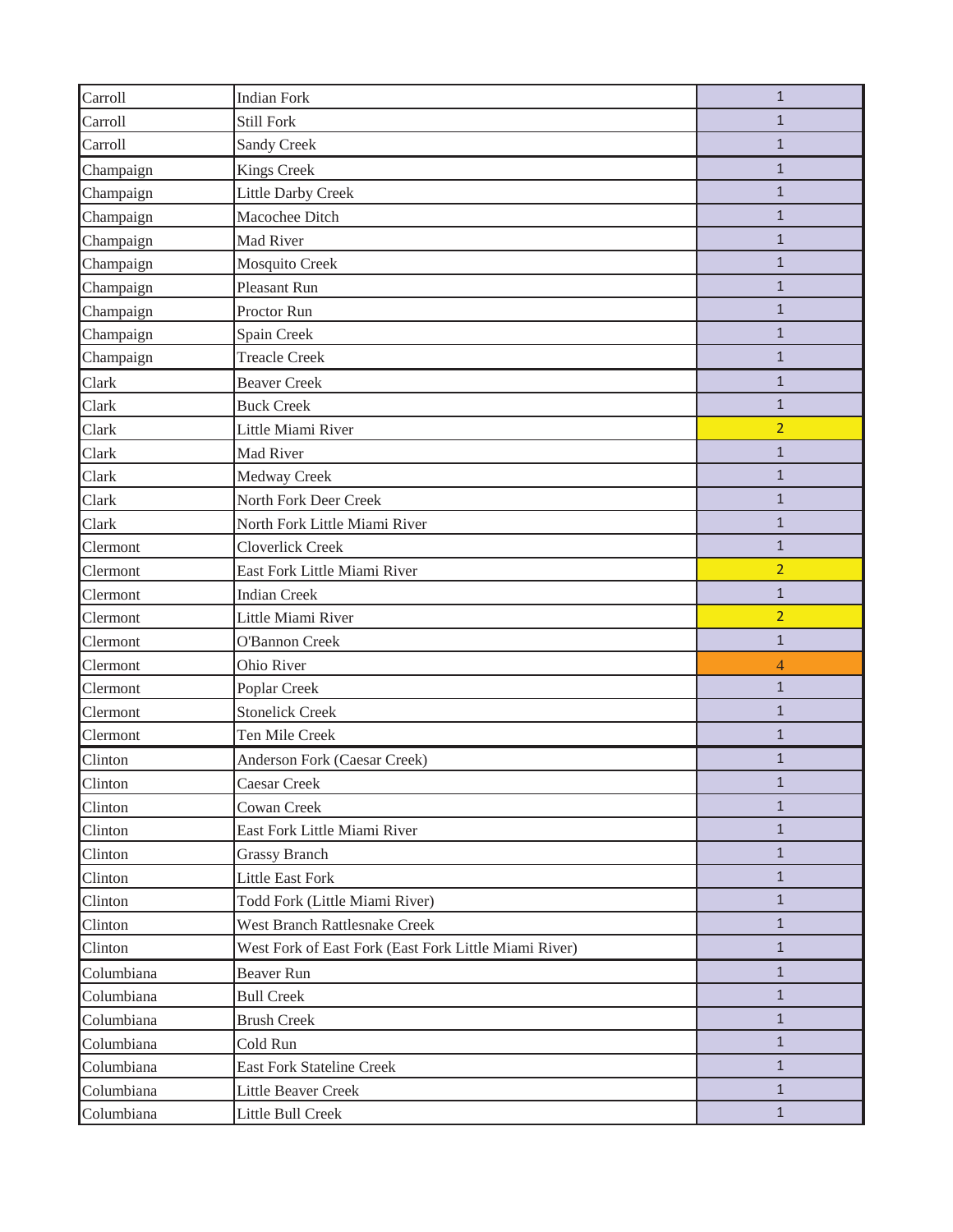| Columbiana | <b>Mahoning River</b>            | $\mathbf{1}$   |
|------------|----------------------------------|----------------|
| Columbiana | Middle Fork Little Beaver Creek  | $\mathbf{1}$   |
| Columbiana | North Fork Little Beaver Creek   | $\mathbf{1}$   |
| Columbiana | Ohio River                       | 3              |
| Columbiana | <b>Patterson Creek</b>           | 1              |
| Columbiana | <b>Sandy Creek</b>               | $\mathbf{1}$   |
| Columbiana | West Fork Little Beaver Creek    | $\mathbf{1}$   |
| Coshocton  | Killbuck Creek                   | $\overline{2}$ |
| Coshocton  | <b>Kokosing River</b>            | $\mathbf{1}$   |
| Coshocton  | Little Wakatomika Creek          | $\mathbf{1}$   |
| Coshocton  | Mohican River                    | $\mathbf{1}$   |
| Coshocton  | Muskingum River                  | 4              |
| Coshocton  | Trib. to Tuscarawas R. (RM 3.78) | $\mathbf{1}$   |
| Coshocton  | Tuscarawas River                 | 3              |
| Coshocton  | <b>Walhonding River</b>          | $\overline{2}$ |
| Coshocton  | Wills Creek                      | $\mathbf{1}$   |
| Crawford   | <b>Broken Sword Creek</b>        | $\mathbf{1}$   |
| Crawford   | <b>Buckeye Creek</b>             | $\mathbf{1}$   |
| Crawford   | <b>Little Scioto River</b>       | $\mathbf{1}$   |
| Crawford   | Mud Run                          | $\mathbf{1}$   |
| Crawford   | <b>Olentangy River</b>           | $\mathbf{1}$   |
| Crawford   | Sandusky River                   | $\mathbf{1}$   |
| Crawford   | <b>Shumaker Ditch</b>            | $\mathbf{1}$   |
| Cuyahoga   | <b>Big Creek</b>                 | $\mathbf{1}$   |
| Cuyahoga   | Chagrin River                    | $\mathbf{1}$   |
| Cuyahoga   | Chippewa Creek                   | $\mathbf{1}$   |
| Cuyahoga   | Cuyahoga River                   | 3              |
| Cuyahoga   | Doan Brook                       | $\mathbf{1}$   |
| Cuyahoga   | East Branch Rocky River          | 1              |
| Cuyahoga   | Lake Erie                        | 3              |
| Cuyahoga   | Ohio and Erie Canal              | $\mathbf{1}$   |
| Cuyahoga   | Rocky River                      | $\mathbf{1}$   |
| Cuyahoga   | <b>Sagamore Creek</b>            | $\mathbf{1}$   |
| Cuyahoga   | <b>Sulphur Spring Brook</b>      | $\mathbf{1}$   |
| Cuyahoga   | <b>Tinkers Creek</b>             | $\mathbf{1}$   |
| Cuyahoga   | <b>West Branch Rocky River</b>   | $\mathbf{1}$   |
| Darke      | <b>Boyd Creek</b>                | $\mathbf{1}$   |
| Darke      | Dismal Creek                     | $\mathbf{1}$   |
| Darke      | Dividing Branch                  | $\mathbf{1}$   |
| Darke      | Grays Branch                     | $\mathbf{1}$   |
| Darke      | Greenville Creek                 | $\mathbf{1}$   |
| Darke      | <b>Indian Creek</b>              | $\mathbf{1}$   |
| Darke      | Millers Fork                     | $\mathbf{1}$   |
| Darke      | Mississinewa River               | $\mathbf{1}$   |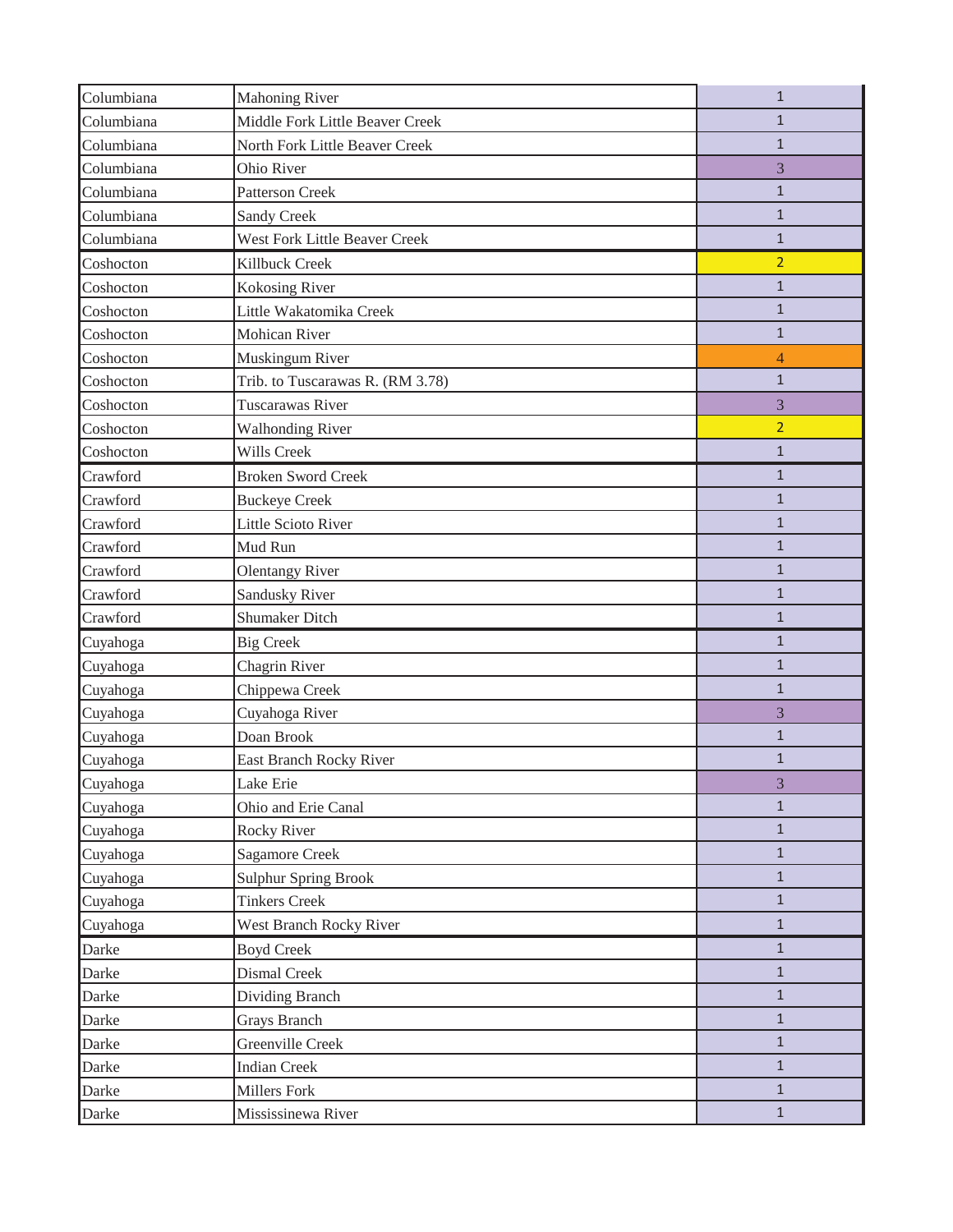| Darke    | Mud Creek                    | $\mathbf{1}$   |
|----------|------------------------------|----------------|
| Darke    | North Fork Stillwater River  | $\mathbf{1}$   |
| Darke    | South Fork Stillwater River  | $1\,$          |
| Darke    | <b>Stillwater River</b>      | $\overline{2}$ |
| Darke    | <b>Swamp Creek</b>           | $\mathbf{1}$   |
| Defiance | <b>Auglaize River</b>        | $\mathbf{1}$   |
| Defiance | <b>Big Run</b>               | $1\,$          |
| Defiance | <b>Gordon Creek</b>          | $\mathbf{1}$   |
| Defiance | Lick Creek                   | $\mathbf{1}$   |
| Defiance | <b>Lost Creek</b>            | $\mathbf{1}$   |
| Defiance | Maumee River                 | 3              |
| Defiance | Miami-Erie Canal             | $\mathbf{1}$   |
| Defiance | Middle Fork Gordon Creek     | $\mathbf{1}$   |
| Defiance | Mud Creek                    | $\mathbf{1}$   |
| Defiance | North Powell Creek           | $\mathbf{1}$   |
| Defiance | <b>Powell Creek</b>          | $\mathbf{1}$   |
| Defiance | South Fork Gordon Creek      | $\mathbf{1}$   |
| Defiance | St. Joseph River             | $\overline{2}$ |
| Defiance | <b>Sulphur Creek</b>         | $\mathbf{1}$   |
| Defiance | <b>Tiffin River</b>          | $1\,$          |
| Delaware | Alum Creek                   | $\mathbf{1}$   |
| Delaware | <b>Bartholomew Run</b>       | $\mathbf{1}$   |
| Delaware | Big Run                      | $\mathbf{1}$   |
| Delaware | <b>Big Walnut Creek</b>      | $\mathbf{1}$   |
| Delaware | <b>Blues Creek</b>           | $\mathbf{1}$   |
| Delaware | <b>Bokes Creek</b>           | $\mathbf{1}$   |
| Delaware | <b>Brondige Run</b>          | $\mathbf{1}$   |
| Delaware | <b>Culver Creek</b>          | $\mathbf{1}$   |
| Delaware | Delaware Run                 | $\mathbf{1}$   |
| Delaware | Duncan Run                   | $\mathbf 1$    |
| Delaware | <b>Fulton Creek</b>          | $\mathbf{1}$   |
| Delaware | Kebler Run                   | $\mathbf{1}$   |
| Delaware | Long Run                     | $\mathbf{1}$   |
| Delaware | Mill Creek                   | $\overline{2}$ |
| Delaware | North Fork Rattlesnake Creek | $\mathbf{1}$   |
| Delaware | <b>Olentangy River</b>       | $\overline{2}$ |
| Delaware | Ottawa Creek                 | $\mathbf{1}$   |
| Delaware | Perfect Creek                | $\mathbf{1}$   |
| Delaware | Scioto River                 | $\mathbf{1}$   |
| Delaware | Smith Run                    | $\mathbf{1}$   |
| Delaware | South Fork Rattlesnake Creek | $\mathbf{1}$   |
| Delaware | <b>Sugar Creek</b>           | $\mathbf{1}$   |
| Delaware | Turkey Run                   | $\mathbf{1}$   |
| Delaware | West Branch Alum Creek       | $\mathbf{1}$   |
| Delaware | <b>Whetstone Creek</b>       | $\mathbf{1}$   |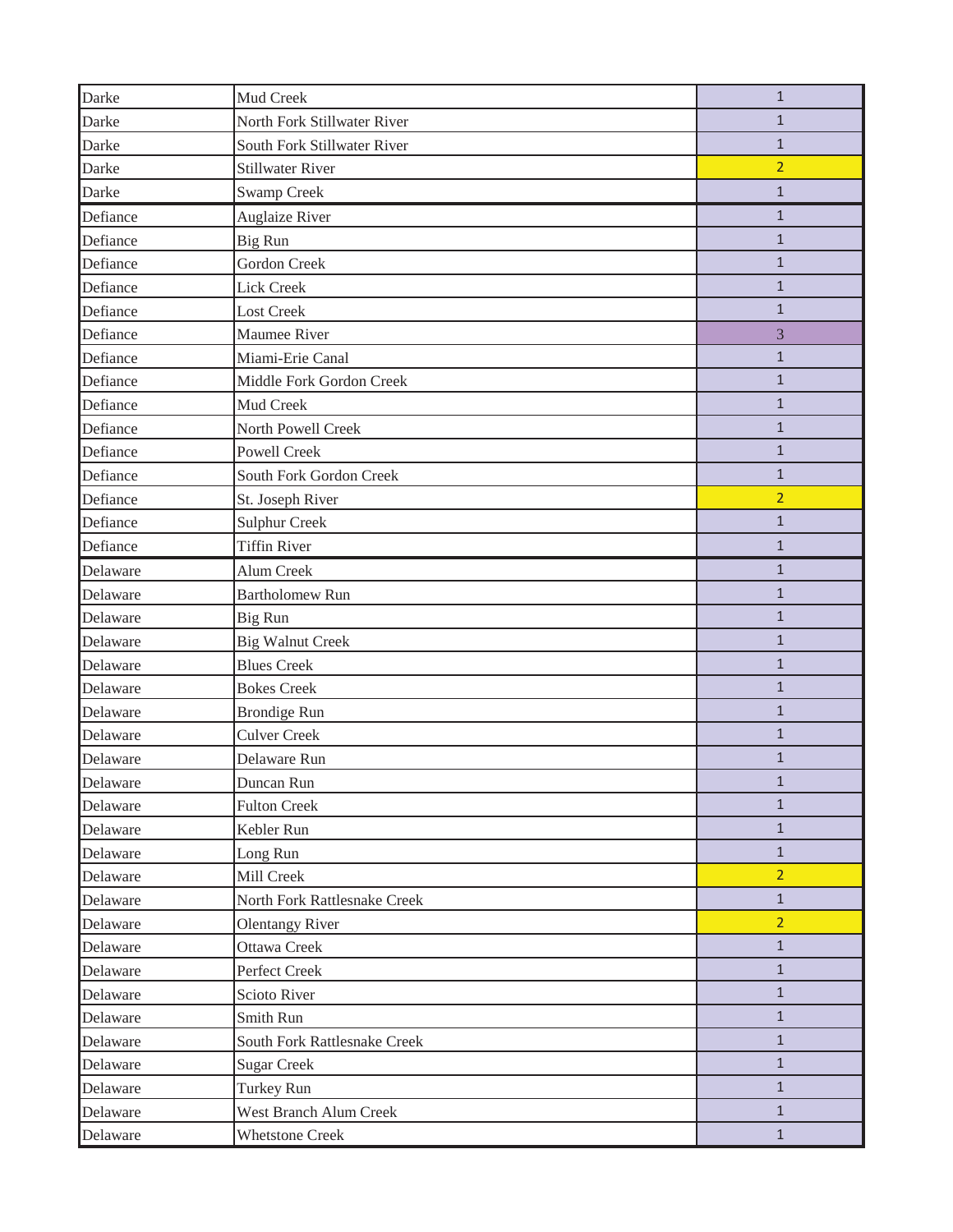| Erie      | Chappel Creek                        | $\mathbf{1}$   |
|-----------|--------------------------------------|----------------|
| Erie      | Huron River                          | $\mathbf{1}$   |
| Erie      | Lake Erie                            | 3              |
| Erie      | <b>Sugar Creek</b>                   | $\mathbf{1}$   |
| Erie      | Old Woman Creek                      | $\mathbf{1}$   |
| Erie      | Plum Brook                           | $\mathbf{1}$   |
| Erie      | Rattlesnake Creek                    | $\mathbf{1}$   |
| Erie      | Sandusky Bay                         | 3              |
| Erie      | Sawmill Creek                        | $\mathbf{1}$   |
| Erie      | Vermilion River                      | $\mathbf{1}$   |
| Fairfield | Arney Run                            | $\mathbf{1}$   |
| Fairfield | <b>Baldwin Run</b>                   | $\mathbf{1}$   |
| Fairfield | <b>Blacklick Creek</b>               | $\mathbf{1}$   |
| Fairfield | <b>Clear Creek</b>                   | $\mathbf{1}$   |
| Fairfield | Dunkle Run                           | $\mathbf{1}$   |
| Fairfield | <b>Hocking River</b>                 | $\mathbf{1}$   |
| Fairfield | Hunters Run                          | $\mathbf{1}$   |
| Fairfield | Little Rush Creek                    | $1\,$          |
| Fairfield | Pawpaw Creek                         | $1\,$          |
| Fairfield | Pleasant Run                         | $\mathbf{1}$   |
| Fairfield | Rush Creek                           | $\mathbf{1}$   |
| Fairfield | Sand Run                             | $\mathbf{1}$   |
| Fairfield | South Fork Licking River             | $1\,$          |
| Fairfield | <b>Sycamore Creek</b>                | $\mathbf{1}$   |
| Fairfield | <b>Walnut Creek</b>                  | $\mathbf{1}$   |
| Fayette   | <b>Compton Creek</b>                 | $\mathbf{1}$   |
| Fayette   | <b>Crooked Creek</b>                 | $\mathbf{1}$   |
| Fayette   | Deer Creek                           | $\mathbf{1}$   |
| Fayette   | <b>East Fork Paint Creek</b>         | $\mathbf{1}$   |
| Fayette   | Lees Creek                           | $\mathbf{1}$   |
| Fayette   | Mills Branch                         | $\mathbf{1}$   |
| Fayette   | North Fork Paint Creek               | $\mathbf{1}$   |
| Fayette   | Paint Creek                          | $\mathbf{1}$   |
| Fayette   | Rattlesnake Creek                    | $\mathbf{1}$   |
| Fayette   | <b>Sugar Creek</b>                   | $\mathbf{1}$   |
| Fayette   | <b>Thompson Creek</b>                | $1\,$          |
| Fayette   | <b>West Branch Rattlesnake Creek</b> | $\mathbf{1}$   |
| Fayette   | Wabash Creek                         | $1\,$          |
| Franklin  | Alum Creek                           | $\mathbf{1}$   |
| Franklin  | <b>Big Darby Creek</b>               | $\overline{2}$ |
| Franklin  | Big Run                              | $\mathbf{1}$   |
| Franklin  | <b>Big Walnut Creek</b>              | $\mathbf{1}$   |
| Franklin  | <b>Blacklick Creek</b>               | $\mathbf{1}$   |
| Franklin  | <b>Clover Groff Ditch</b>            | $\mathbf{1}$   |
| Franklin  | Georges Creek                        | $1\,$          |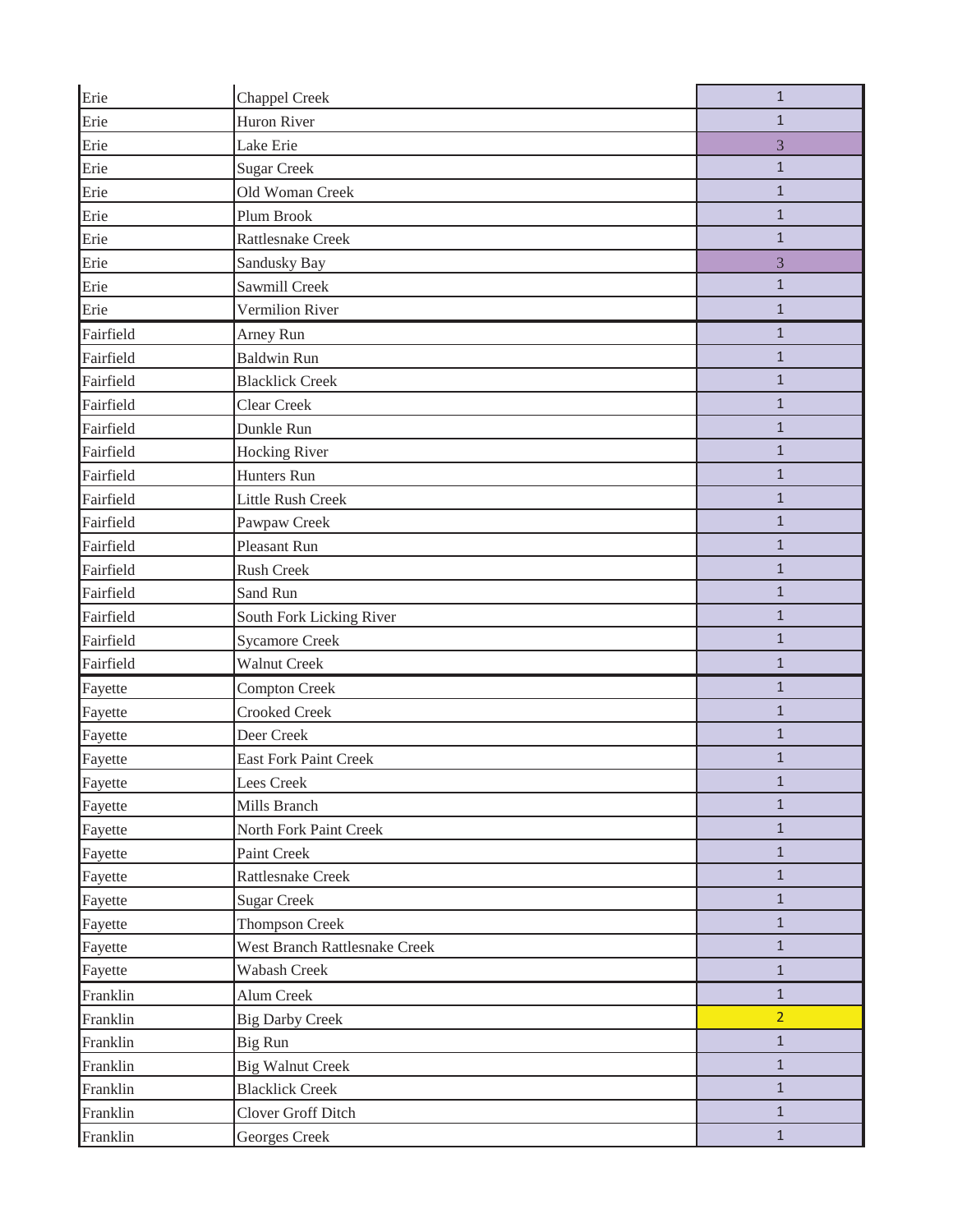| Franklin | <b>Grant Run</b>                 | $\mathbf{1}$   |
|----------|----------------------------------|----------------|
| Franklin | <b>Hamilton Ditch</b>            | $\mathbf{1}$   |
| Franklin | Hellbranch Run                   | $\mathbf{1}$   |
| Franklin | <b>Little Darby Creek</b>        | $\overline{2}$ |
| Franklin | Ohio and Erie Canal              | $\mathbf{1}$   |
| Franklin | <b>Olentangy River</b>           | $\mathbf{1}$   |
| Franklin | Plum Run                         | $\mathbf{1}$   |
| Franklin | Rocky Fork (Big Walnut Creek)    | $\mathbf{1}$   |
| Franklin | Scioto Big Run                   | $\mathbf{1}$   |
| Franklin | Scioto River                     | $\overline{4}$ |
| Franklin | Sugar Run                        | $\mathbf{1}$   |
| Franklin | <b>Walnut Creek</b>              | $\mathbf{1}$   |
| Fulton   | <b>Bad Creek</b>                 | $\mathbf{1}$   |
| Fulton   | Swan Creek                       | $\overline{2}$ |
| Fulton   | <b>Tiffin River</b>              | $\mathbf{1}$   |
| Gallia   | <b>Barren Creek</b>              | $\mathbf{1}$   |
| Gallia   | <b>Black Fork (Symmes Creek)</b> | $\mathbf{1}$   |
| Gallia   | Camp Creek                       | $\mathbf{1}$   |
| Gallia   | Chickamauga Creek                | $\mathbf{1}$   |
| Gallia   | Dirtyface Creek                  | $\mathbf{1}$   |
| Gallia   | Little Chickamauga Creek         | $\mathbf{1}$   |
| Gallia   | Ohio River                       | $\overline{4}$ |
| Gallia   | Raccoon Creek                    | $\mathbf{1}$   |
| Gallia   | <b>Symmes Creek</b>              | $\mathbf{1}$   |
| Geauga   | <b>Black Brook</b>               | $\mathbf{1}$   |
| Geauga   | <b>Bridge Creek</b>              | $\mathbf{1}$   |
| Geauga   | <b>Chagrin River</b>             | $\mathbf{1}$   |
| Geauga   | Cuyahoga River                   | $\mathbf{1}$   |
| Geauga   | East Branch Cuyahoga River       | 1              |
| Geauga   | <b>Grand River</b>               | $\mathbf{1}$   |
| Geauga   | Griswold Creek                   | $\mathbf{1}$   |
| Geauga   | South Branch Phelps Creek        | $\mathbf{1}$   |
| Geauga   | Spring Brook                     | $\mathbf{1}$   |
| Geauga   | West Branch Cuyahoga River       | $\mathbf{1}$   |
| Greene   | Anderson Fork (Caesar Creek)     | $\mathbf{1}$   |
| Greene   | Caesar Creek                     | $\mathbf{1}$   |
| Greene   | <b>Hebble Creek</b>              | $\mathbf{1}$   |
| Greene   | Little Miami River               | $\overline{2}$ |
| Greene   | Mad River                        | $\mathbf{1}$   |
| Greene   | <b>Massies Creek</b>             | $\mathbf{1}$   |
| Greene   | North Branch Caesar Creek        | $\mathbf{1}$   |
| Greene   | North Fork Massies Creek         | $\mathbf{1}$   |
| Greene   | South Branch Caesar Creek        | $\mathbf{1}$   |
| Greene   | South Fork Massies Creek         | $\mathbf{1}$   |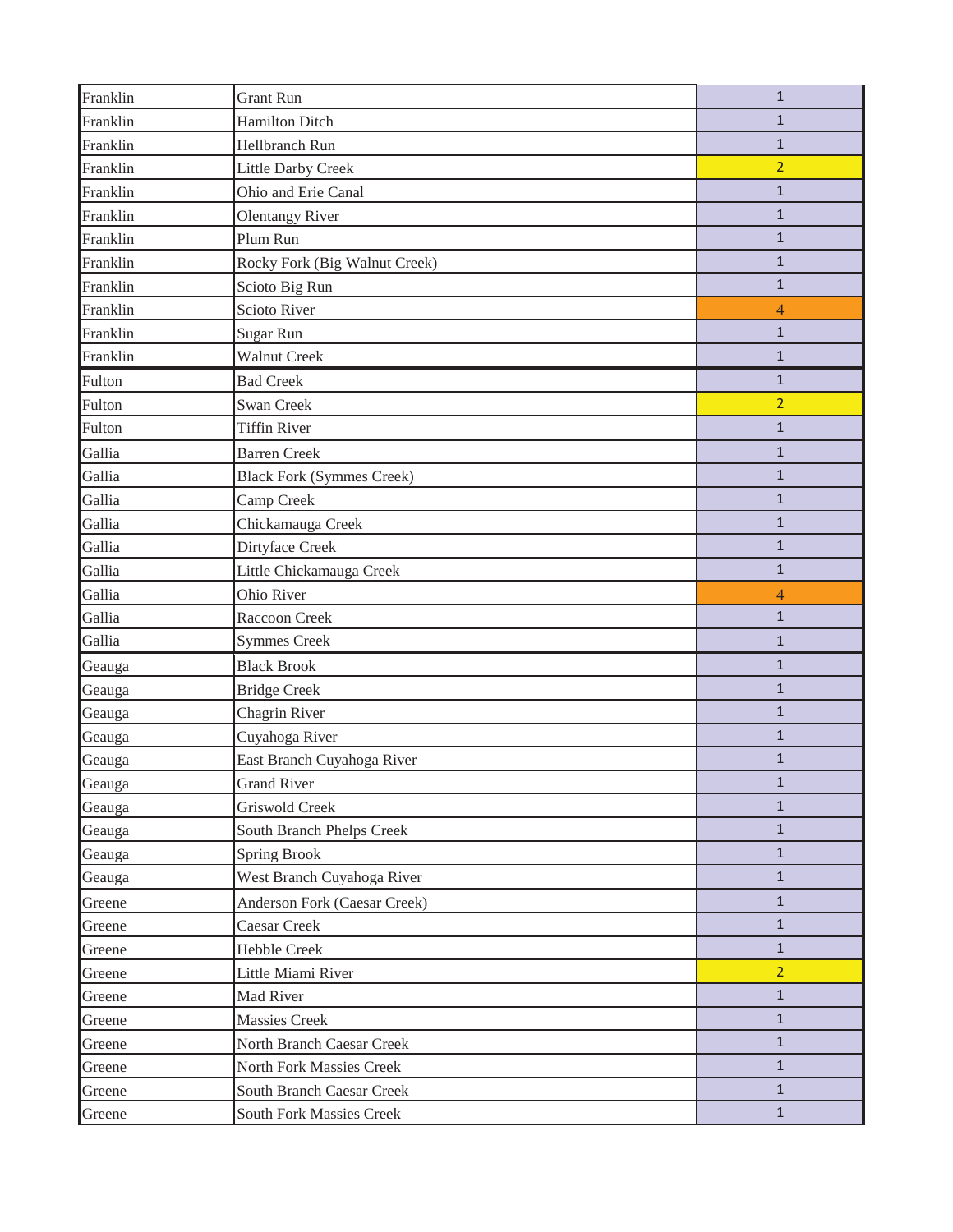| Greene   | <b>Sugar Creek</b>                        | $\mathbf{1}$   |
|----------|-------------------------------------------|----------------|
| Greene   | <b>Yellow Springs Creek</b>               | $\mathbf{1}$   |
| Guernsey | <b>Brushy Fork</b>                        | $\mathbf{1}$   |
| Guernsey | <b>Buffalo Fork (Wills Creek)</b>         | $\mathbf{1}$   |
| Guernsey | Chapman Run                               | $\mathbf{1}$   |
| Guernsey | Leatherwood Creek                         | $\mathbf{1}$   |
| Guernsey | Rocky Fork (Sugartree Fork, Salt Fork)    | $\mathbf{1}$   |
| Guernsey | Salt Fork                                 | $\mathbf{1}$   |
| Guernsey | Seneca Fork                               | $\mathbf{1}$   |
| Guernsey | Seneca Lake                               | $\mathbf{1}$   |
| Guernsey | <b>Sugartree Fork</b>                     | $\mathbf{1}$   |
| Guernsey | Wills Creek                               | $\mathbf{1}$   |
| Hamilton | <b>Bloody Run</b>                         | $\mathbf{1}$   |
| Hamilton | Cooper Creek                              | $\mathbf{1}$   |
| Hamilton | <b>Great Miami River</b>                  | 4              |
| Hamilton | Little Miami River                        | $\overline{2}$ |
| Hamilton | Miami-Erie Canal                          | $\mathbf{1}$   |
| Hamilton | Mill Creek                                | $\mathbf{1}$   |
| Hamilton | Ohio River                                | $\overline{4}$ |
| Hamilton | Town Run                                  | $\mathbf{1}$   |
| Hamilton | West Fork Mill Creek                      | $\mathbf{1}$   |
| Hamilton | <b>Whitewater River</b>                   | 3              |
| Hancock  | Blanchard River (Upstream SR 568)         | $\overline{2}$ |
| Hancock  | Blanchard River (Downstream SR 568)       | $\mathbf{1}$   |
| Hancock  | Eagle Creek                               | $\mathbf{1}$   |
| Hancock  | East Branch Portage River                 | $\mathbf{1}$   |
| Hancock  | Jacob Burket Ditch                        | $\mathbf{1}$   |
| Hancock  | Oil Ditch                                 | $\mathbf{1}$   |
| Hancock  | <b>Ottawa Creek</b>                       | 1              |
| Hancock  | Potato Run                                | $\mathbf{1}$   |
| Hancock  | <b>Riley Creek</b>                        | $\mathbf{1}$   |
| Hardin   | <b>Blanchard River</b>                    | $\overline{2}$ |
| Hardin   | <b>Cottonwood Ditch</b>                   | $\mathbf{1}$   |
| Hardin   | McDonald Creek                            | $\mathbf{1}$   |
| Hardin   | <b>Panther Creek</b>                      | $\mathbf{1}$   |
| Hardin   | Scioto River                              | $\mathbf{1}$   |
| Hardin   | <b>Silver Creek</b>                       | $\mathbf{1}$   |
| Hardin   | <b>Taylor Creek</b>                       | $\mathbf{1}$   |
| Hardin   | Wildcat Creek                             | $\mathbf{1}$   |
| Harrison | <b>Clear Fork Little Stillwater Creek</b> | $\mathbf{1}$   |
| Harrison | <b>Conotton Creek</b>                     | $\mathbf{1}$   |
| Harrison | <b>Laurel Creek</b>                       | $\mathbf{1}$   |
| Harrison | <b>Little Stillwater Creek</b>            | $\mathbf{1}$   |
| Harrison | Skull Fork (Stillwater Creek)             | $\mathbf{1}$   |
| Harrison | Stillwater Creek                          | $\mathbf{1}$   |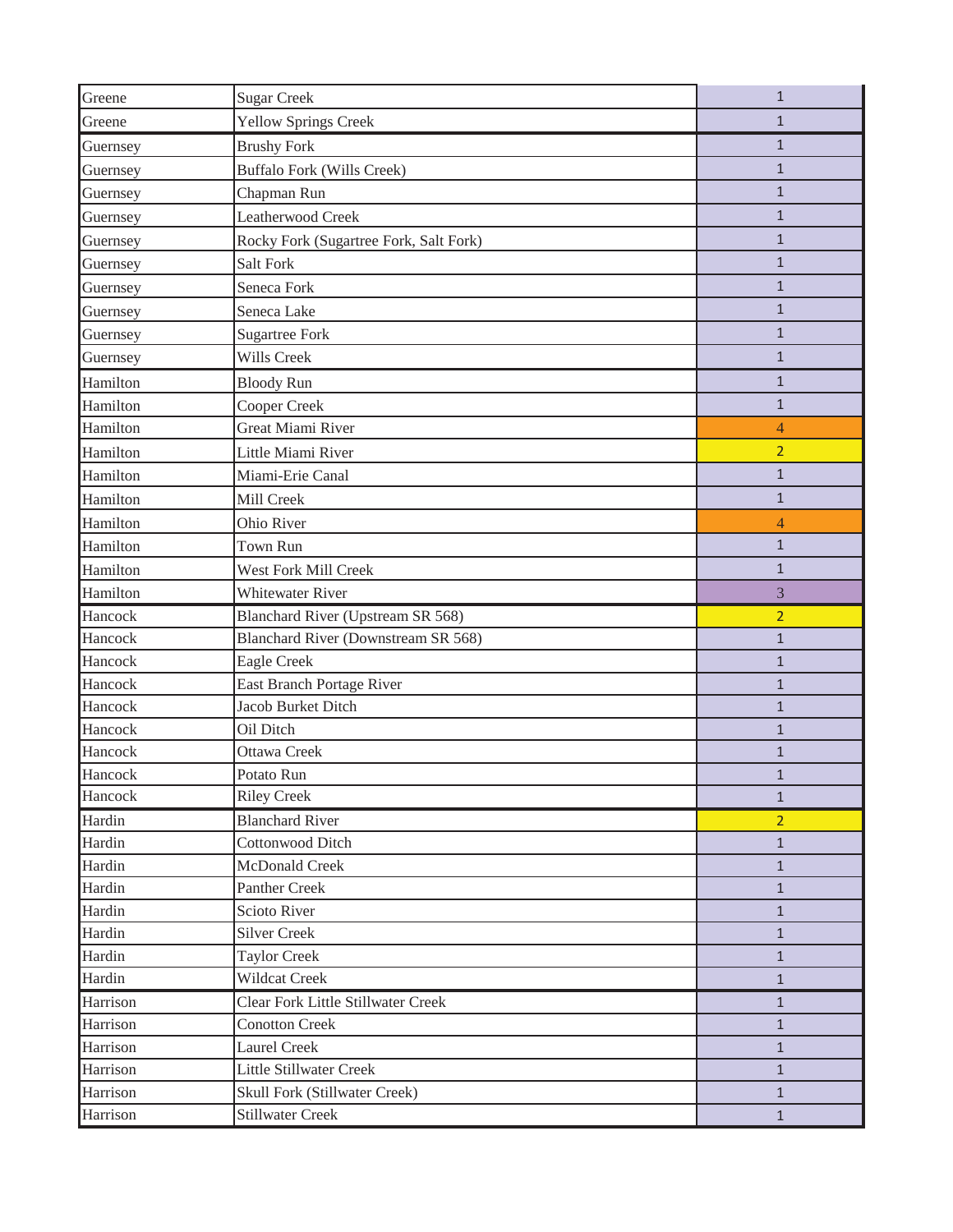| Henry    | <b>Bad Creek</b>                     | $\mathbf{1}$ |
|----------|--------------------------------------|--------------|
| Henry    | <b>Brubaker Creek</b>                | $\mathbf{1}$ |
| Henry    | Maumee River                         | 3            |
| Henry    | Miami-Erie Canal                     | $\mathbf{1}$ |
| Henry    | North Turkeyfoot Creek               | $\mathbf{1}$ |
| Henry    | South Turkeyfoot Creek               | $\mathbf{1}$ |
| Highland | <b>Baker Fork (Ohio Brush Creek)</b> | $\mathbf{1}$ |
| Highland | <b>Clear Creek</b>                   | $\mathbf{1}$ |
| Highland | <b>Dodson Creek</b>                  | $\mathbf{1}$ |
| Highland | East Fork Little Miami River         | $\mathbf{1}$ |
| Highland | East Fork White Oak Creek            | 1            |
| Highland | Middle Fork Lees Creek               | $\mathbf{1}$ |
| Highland | <b>Lees Creek</b>                    | $\mathbf{1}$ |
| Highland | North Fork White Oak Creek           | $\mathbf{1}$ |
| Highland | Ohio Brush Creek                     | $\mathbf{1}$ |
| Highland | Paint Creek                          | $\mathbf{1}$ |
| Highland | Rattlesnake Creek                    | $\mathbf{1}$ |
| Highland | Rock Lick                            | $\mathbf{1}$ |
| Highland | Rocky Fork (Paint Creek)             | $\mathbf{1}$ |
| Highland | South Fork (Rocky Fork, Paint Creek) | 1            |
| Highland | <b>South Fork Lees Creek</b>         | $\mathbf{1}$ |
| Highland | <b>Turtle Creek</b>                  | $\mathbf{1}$ |
| Hocking  | <b>Clear Creek</b>                   | $\mathbf{1}$ |
| Hocking  | <b>Hocking River</b>                 | $\mathbf{1}$ |
| Hocking  | Kitchen Run                          | $\mathbf{1}$ |
| Hocking  | Little Monday Creek                  | $\mathbf{1}$ |
| Hocking  | Monday Creek                         | $\mathbf{1}$ |
| Hocking  | Pine Creek                           | $\mathbf{1}$ |
| Hocking  | Rush Creek                           | $\mathbf{1}$ |
| Hocking  | <b>Salt Creek</b>                    | $\mathbf{1}$ |
| Hocking  | Sand Run                             | $\mathbf{1}$ |
| Hocking  | <b>Scott Creek</b>                   | $\mathbf{1}$ |
| Holmes   | Killbuck Creek                       | $\mathbf{1}$ |
| Holmes   | Lake Fork Mohican River              | $\mathbf{1}$ |
| Holmes   | Mohican River                        | $\mathbf{1}$ |
| Huron    | <b>Cole Creek</b>                    | $\mathbf{1}$ |
| Huron    | East Branch Huron River              | $\mathbf{1}$ |
| Huron    | <b>East Branch Vermilion River</b>   | $\mathbf{1}$ |
| Huron    | Honey Creek                          | $\mathbf{1}$ |
| Huron    | Marsh Run                            | $\mathbf{1}$ |
| Huron    | Southwest Branch Vermilion River     | $\mathbf{1}$ |
| Huron    | Vermilion River                      | $\mathbf{1}$ |
| Huron    | West Branch Huron River              | $\mathbf{1}$ |
| Jackson  | <b>Buckeye Creek</b>                 | $\mathbf{1}$ |
| Jackson  | Little Salt Creek                    | $\mathbf{1}$ |
| Jackson  | Little Scioto River                  | $\mathbf{1}$ |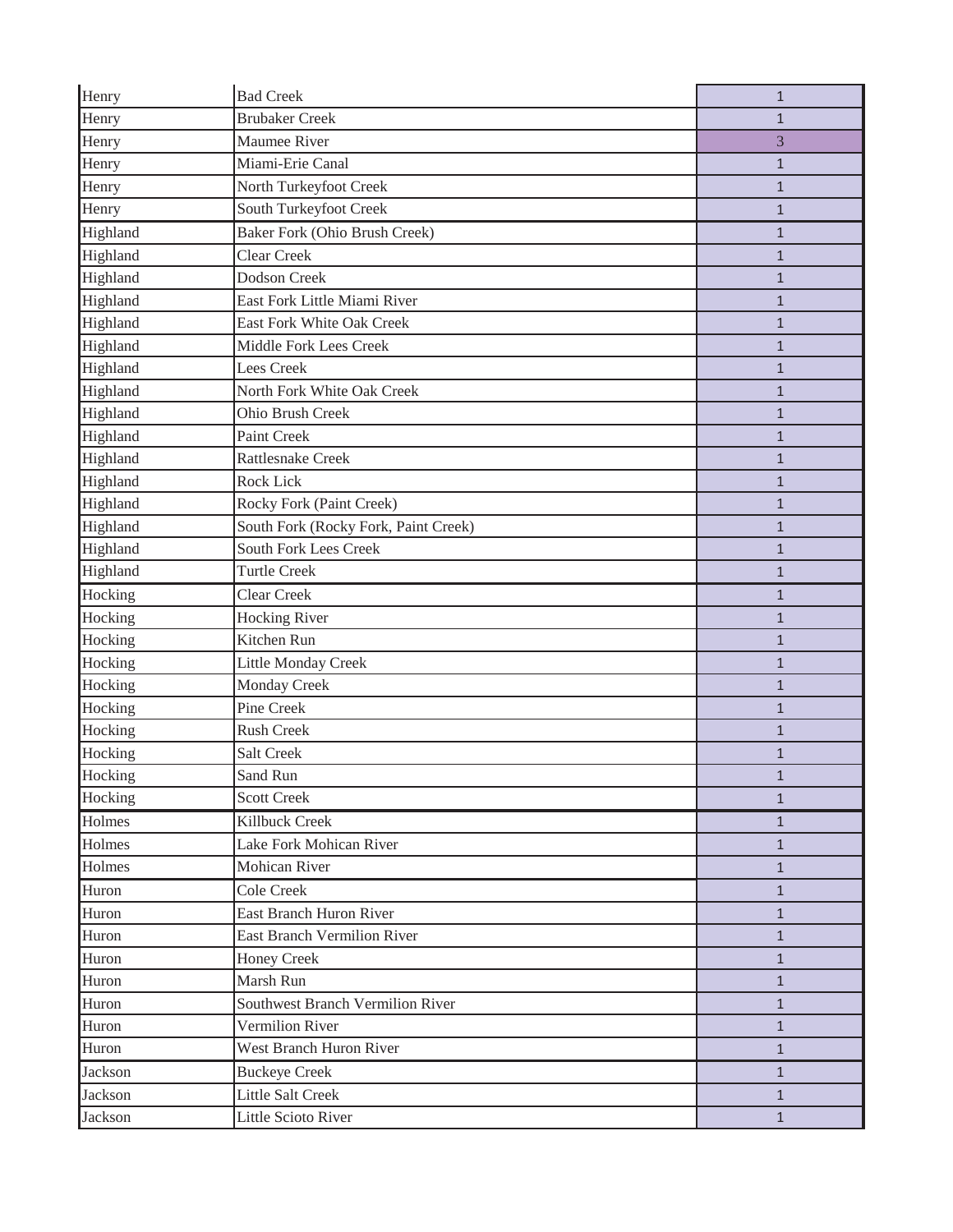| Jackson   | Pigeon Creek                                 | $\mathbf{1}$   |
|-----------|----------------------------------------------|----------------|
| Jackson   | <b>Sugarcamp Creek</b>                       | $\mathbf{1}$   |
| Jackson   | <b>Symmes Creek</b>                          | $\mathbf{1}$   |
| Jefferson | <b>Cross Creek</b>                           | $\mathbf{1}$   |
| Jefferson | <b>Brush Creek</b>                           | $\mathbf{1}$   |
| Jefferson | Ohio River                                   | 3              |
| Jefferson | <b>Short Creek</b>                           | $\mathbf{1}$   |
| Jefferson | <b>Yellow Creek</b>                          | $\mathbf{1}$   |
| Knox      | East Branch of North Branch (Kokosing River) | $\mathbf{1}$   |
| Knox      | <b>Indianfield Run</b>                       | 1              |
| Knox      | Kokosing River                               | $\mathbf{1}$   |
| Knox      | <b>Mohican River</b>                         | $\mathbf{1}$   |
| Knox      | North Branch Kokosing River                  | $\mathbf{1}$   |
| Knox      | North Fork Licking River                     | $\mathbf{1}$   |
| Knox      | Otter Fork Licking River                     | $\mathbf{1}$   |
| Knox      | <b>Sycamore Creek</b>                        | $\mathbf{1}$   |
| Knox      | Vance Creek                                  | $\mathbf{1}$   |
| Lake      | Chagrin River                                | 3              |
| Lake      | <b>Chagrin River Estuary Channels</b>        | $\mathbf{1}$   |
| Lake      | <b>Grand River</b>                           | $\overline{2}$ |
| Lake      | Lake Erie                                    | 3              |
| Lake      | Marsh Creek                                  | $\mathbf{1}$   |
| Lake      | Mill Creek                                   | $\mathbf{1}$   |
|           |                                              |                |
| Lawrence  | <b>Buffalo Creek (Symmes Creek)</b>          | 1              |
| Lawrence  | <b>Caulley Creek</b>                         | $\mathbf{1}$   |
| Lawrence  | <b>Indian Guyan Creek</b>                    | $\mathbf{1}$   |
| Lawrence  | <b>Johns Creek</b>                           | $\mathbf{1}$   |
| Lawrence  | Ohio River                                   | 4              |
| Lawrence  | Pine Creek                                   | $\mathbf{1}$   |
| Lawrence  | <b>Storms Creek</b>                          | $\mathbf{1}$   |
| Lawrence  | <b>Symmes Creek</b>                          | $\mathbf{1}$   |
| Licking   | <b>Beaver Run</b>                            | $\mathbf{1}$   |
| Licking   | Dutch Fork Licking River                     | $\mathbf{1}$   |
| Licking   | <b>East Fork Rattlesnake Creek</b>           | $\mathbf{1}$   |
| Licking   | Lake Fork Licking River                      | $\mathbf{1}$   |
| Licking   | Licking River                                | $\mathbf{1}$   |
| Licking   | Lobdell Creek                                | $\mathbf{1}$   |
| Licking   | North Fork Licking River                     | $\mathbf{1}$   |
| Licking   | Otter Fork Licking River                     | $\mathbf{1}$   |
| Licking   | Quarry Run                                   | $\mathbf{1}$   |
| Licking   | Raccoon Creek                                | $\mathbf{1}$   |
| Licking   | Rocky Fork (Licking River)                   | $\mathbf{1}$   |
| Licking   | South Fork Licking River                     | $\mathbf{1}$   |
| Licking   | Wilkins Run                                  | $\mathbf{1}$   |
| Logan     | <b>Big Darby Creek</b>                       | $\mathbf{1}$   |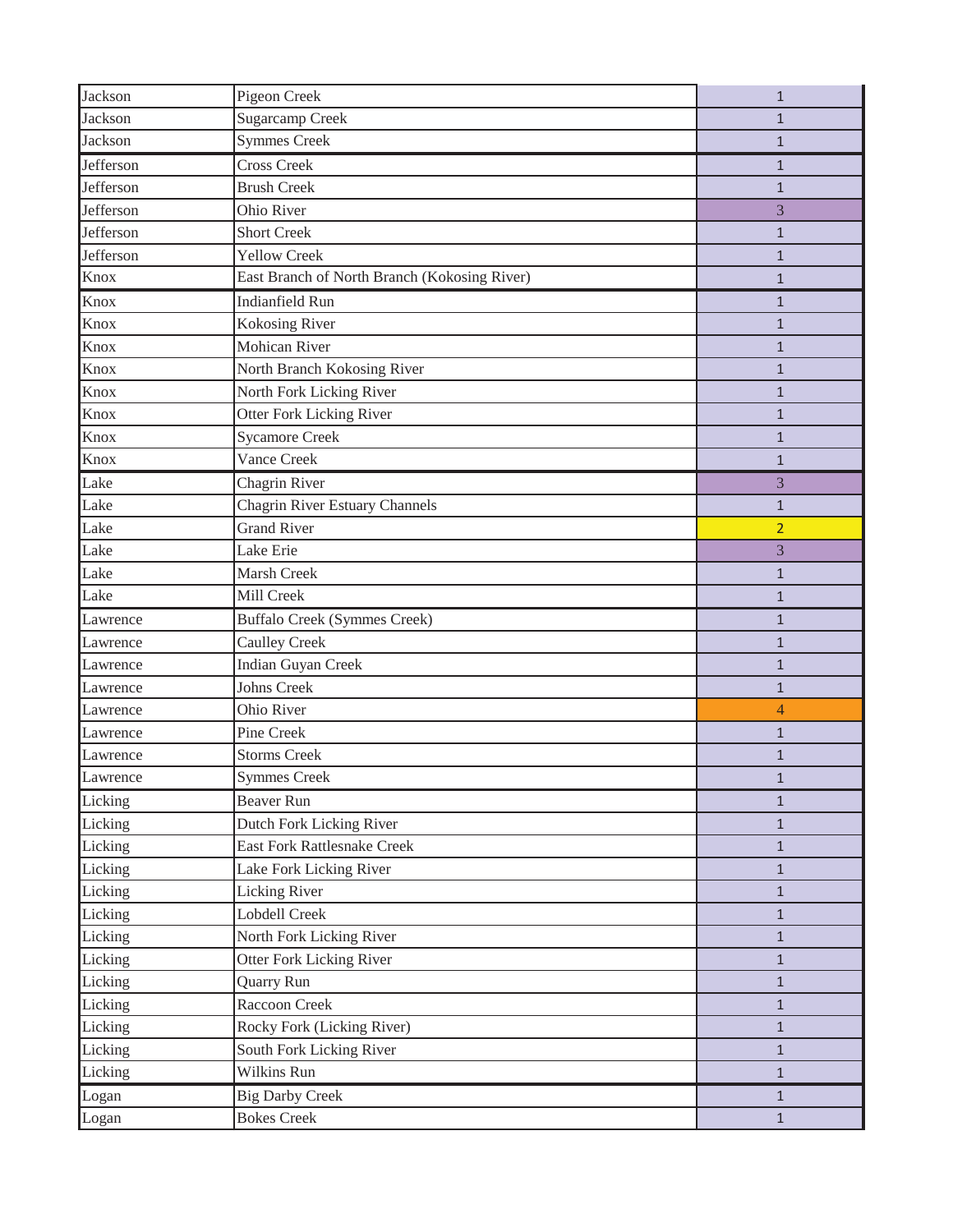| Logan   | Flat Branch (Big Darby Creek)      | $\mathbf{1}$   |
|---------|------------------------------------|----------------|
| Logan   | <b>Great Miami River</b>           | $\overline{2}$ |
| Logan   | Hefflefinger Ditch                 | $\mathbf{1}$   |
| Logan   | Macochee Creek                     | $\mathbf{1}$   |
| Logan   | Mill Creek                         | $\mathbf{1}$   |
| Logan   | Muchinippi Creek                   | 1              |
| Logan   | <b>Otter Creek</b>                 | $\mathbf{1}$   |
| Logan   | <b>Rush Creek</b>                  | $\mathbf{1}$   |
| Logan   | <b>Stony Creek</b>                 | $\mathbf{1}$   |
| Lorain  | <b>Charlemont Creek</b>            | $\mathbf{1}$   |
| Lorain  | <b>East Branch Black River</b>     | $\mathbf{1}$   |
| Lorain  | <b>East Branch Vermilion River</b> | $\mathbf{1}$   |
| Lorain  | Lake Erie                          | 3              |
| Lorain  | Plum Creek                         | $\mathbf{1}$   |
| Lorain  | Vermilion River                    | 3              |
| Lorain  | <b>Wellington Creek</b>            | $\mathbf{1}$   |
| Lorain  | <b>West Branch Black River</b>     | $\mathbf{1}$   |
| Lorain  | West Branch Rocky River            | $\mathbf{1}$   |
| Lucas   | <b>Blystone Ditch</b>              | $\mathbf{1}$   |
| Lucas   | Cedar Creek                        | $\mathbf{1}$   |
| Lucas   | Driftmeyer Ditch                   | $\mathbf{1}$   |
| Lucas   | Duck Creek                         | $\mathbf{1}$   |
| Lucas   | Lake Erie                          | 3              |
| Lucas   | Maumee River                       | 3              |
| Lucas   | Miami-Erie Canal                   | $\mathbf{1}$   |
| Lucas   | Ottawa River                       | 3              |
| Lucas   | <b>Otter Creek</b>                 | $\mathbf{1}$   |
| Lucas   | Swan Creek (Upstream of RM 4.3)    | $\overline{2}$ |
| Lucas   | Swan Creek (RM 4.3 to mouth)       | $\mathbf{1}$   |
| Lucas   | Ten Mile Creek                     | $\mathbf{1}$   |
| Lucas   | Williams Ditch                     | $\mathbf{1}$   |
| Madison | <b>Barren Creek</b>                | $\mathbf{1}$   |
| Madison | <b>Big Darby Creek</b>             | $\overline{2}$ |
| Madison | <b>Bradford Creek</b>              | $\mathbf{1}$   |
| Madison | Deer Creek                         | $\mathbf{1}$   |
| Madison | Glade Run                          | $\mathbf{1}$   |
| Madison | <b>Little Darby Creek</b>          | $\overline{2}$ |
| Madison | North Fork Deer Creek              | $\mathbf{1}$   |
| Madison | North Fork Paint Creek             | $\mathbf{1}$   |
| Madison | Oak Run                            | $\mathbf{1}$   |
| Madison | Paint Creek                        | $\mathbf{1}$   |
| Madison | Phifer Ditch                       | $\mathbf{1}$   |
| Madison | <b>South Fork Bradford Creek</b>   | $\mathbf{1}$   |
| Madison | Spring Fork (Little Darby Creek)   | $\mathbf{1}$   |
| Madison | Sugar Run                          | $\mathbf{1}$   |
| Madison | Walnut Run                         | $\mathbf{1}$   |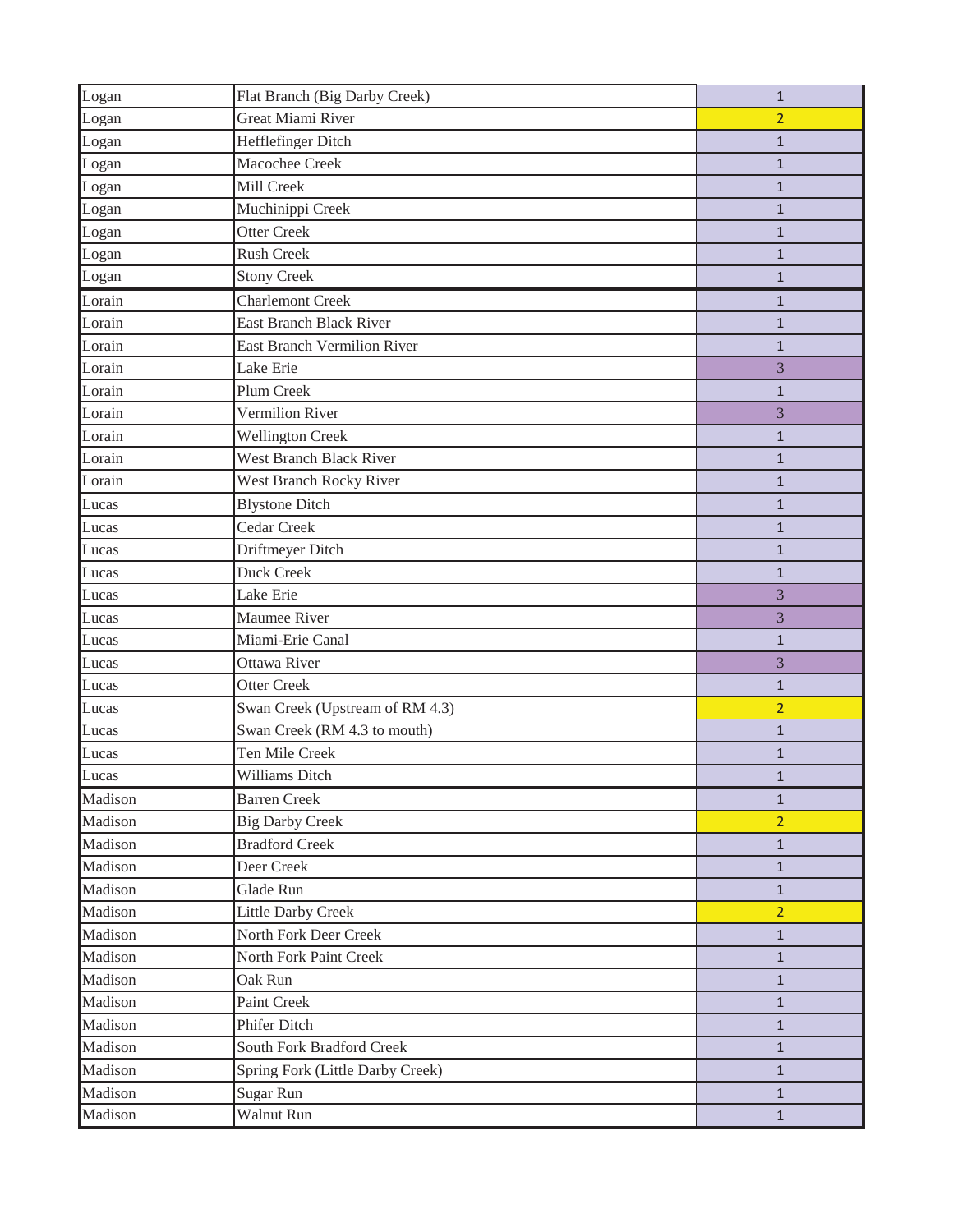| Mahoning | <b>Indian Run</b>                   | $\mathbf{1}$   |
|----------|-------------------------------------|----------------|
| Mahoning | <b>Mahoning River</b>               | $\mathbf{1}$   |
| Mahoning | Middle Fork Little Beaver Creek     | $\mathbf{1}$   |
| Mahoning | Morrison Run                        | $\mathbf{1}$   |
| Mahoning | North Fork Little Beaver Creek      | $\mathbf{1}$   |
| Mahoning | <b>West Branch Meander Creek</b>    | $\mathbf{1}$   |
| Marion   | <b>Brondige Run</b>                 | $\mathbf{1}$   |
| Marion   | Cauquaw Run                         | $\mathbf{1}$   |
| Marion   | Clendenon Ditch                     | $\mathbf{1}$   |
| Marion   | <b>Cusic Ditch</b>                  | $\mathbf{1}$   |
| Marion   | <b>Grave Creek</b>                  | $\mathbf{1}$   |
| Marion   | Honey Creek                         | $\mathbf{1}$   |
| Marion   | Little Sandusky River               | $\mathbf{1}$   |
| Marion   | Little Scioto River                 | $\mathbf{1}$   |
| Marion   | McDonald Creek                      | $\mathbf{1}$   |
| Marion   | Mud Run                             | $\mathbf{1}$   |
| Marion   | <b>Olentangy River</b>              | $\mathbf{1}$   |
| Marion   | Pawpaw Run                          | $\mathbf{1}$   |
| Marion   | QuQua Creek                         | $\mathbf{1}$   |
| Marion   | Rockswale Ditch                     | 1              |
| Marion   | Rocky Fork (Little Sicoto River)    | $\mathbf{1}$   |
| Marion   | <b>Rush Creek</b>                   | $\mathbf{1}$   |
| Marion   | Scioto River                        | $\mathbf{1}$   |
|          |                                     |                |
| Marion   | <b>Tymochtee Creek</b>              | $\overline{2}$ |
| Medina   | Chippewa Creek                      | $\mathbf{1}$   |
| Medina   | Coon Creek                          | $\mathbf{1}$   |
| Medina   | East Branch Black River             | $\mathbf{1}$   |
| Medina   | East Branch Rocky River             | $\mathbf{1}$   |
| Medina   | East Fork (East Branch Black River) | $\mathbf{1}$   |
| Medina   | <b>Mallet Creek</b>                 | $\mathbf{1}$   |
| Medina   | <b>Remson Creek</b>                 | $\mathbf{1}$   |
| Medina   | <b>River Styx</b>                   | $\mathbf{1}$   |
| Medina   | West Branch Rocky River             | $\mathbf{1}$   |
| Medina   | West Fork (East Branch Black River) | $\mathbf{1}$   |
| Meigs    | <b>East Branch Shade River</b>      | $\mathbf{1}$   |
| Meigs    | <b>Leading Creek</b>                | $\mathbf{1}$   |
| Meigs    | Middle Branch Shade River           | $\mathbf{1}$   |
| Meigs    | Ohio River                          | $\overline{4}$ |
| Meigs    | <b>Oldtown Creek</b>                | $\mathbf{1}$   |
| Meigs    | <b>Shade River</b>                  | $\mathbf{1}$   |
| Meigs    | Sugarcamp Run                       | $\mathbf{1}$   |
| Meigs    | West Branch Shade River             | $\mathbf{1}$   |
| Mercer   | <b>Beaver Creek</b>                 | $\mathbf{1}$   |
| Mercer   | Big Run                             | $\mathbf{1}$   |
| Mercer   | <b>Black Creek</b>                  | $\mathbf{1}$   |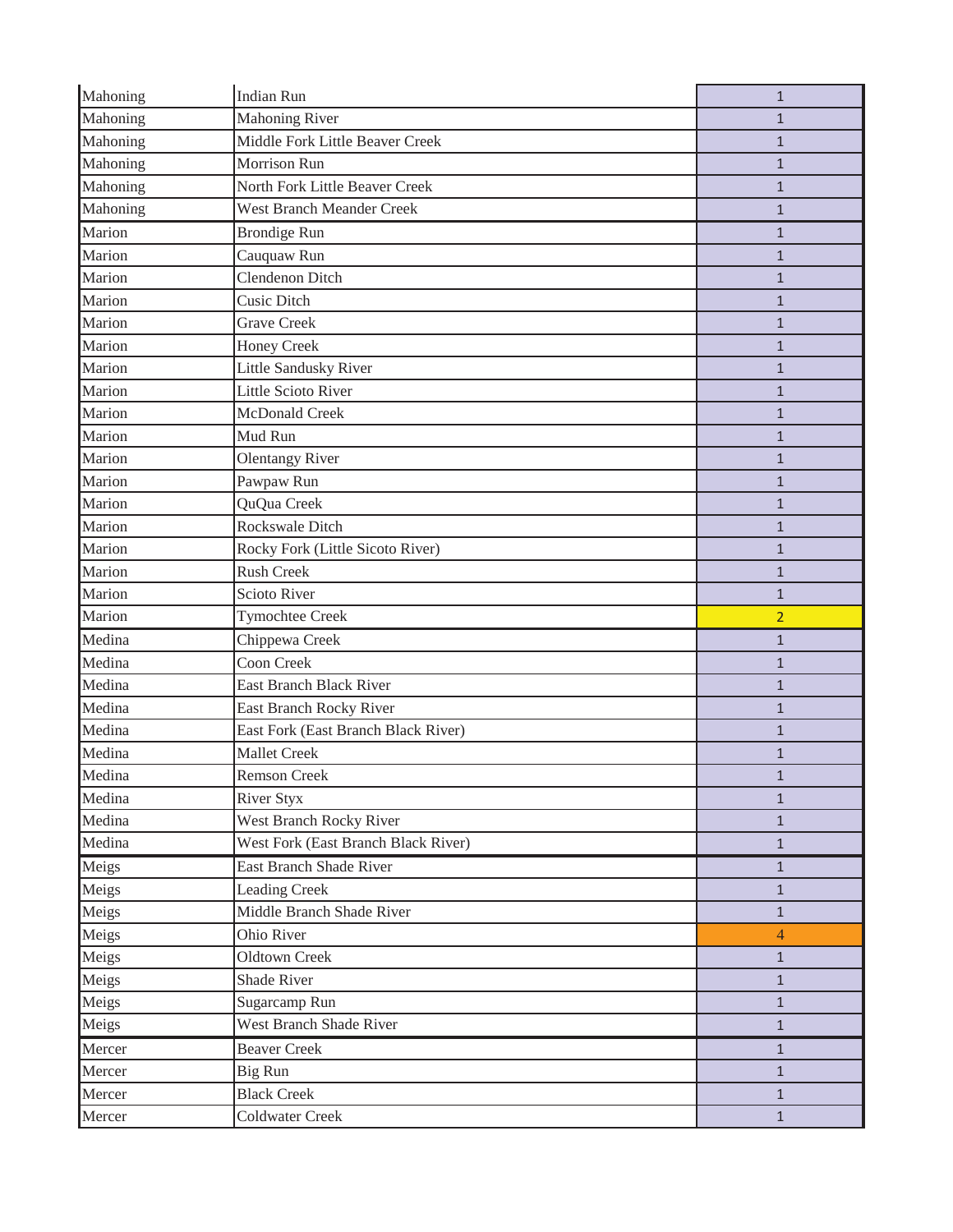| Mercer     | St. Mary's River                        | $\mathbf{1}$   |
|------------|-----------------------------------------|----------------|
| Mercer     | <b>Twelvemile Creek</b>                 | $\mathbf{1}$   |
| Mercer     | <b>Wabash River</b>                     | $\mathbf{1}$   |
| Miami      | <b>Great Miami River</b>                | $\overline{2}$ |
| Miami      | Greenville Creek                        | $\mathbf{1}$   |
| Miami      | Honey Creek                             | $\mathbf{1}$   |
| Miami      | <b>Little Painter Creek</b>             | $\mathbf{1}$   |
| Miami      | Lost Creek                              | $\mathbf{1}$   |
| Miami      | Miami-Erie Canal                        | $\mathbf{1}$   |
| Miami      | Mill Creek                              | $\mathbf{1}$   |
| Miami      | <b>Spring Creek</b>                     | $\mathbf{1}$   |
| Miami      | <b>Stillwater River</b>                 | $\overline{2}$ |
| Miami      | <b>Trotters Creek</b>                   | $\mathbf{1}$   |
| Monroe     | Clear Fork (Little Muskingum River)     | $\mathbf{1}$   |
| Monroe     | Cranenest Fork (Little Muskingum River) | $\mathbf{1}$   |
| Monroe     | Little Muskingum River                  | $\mathbf{1}$   |
| Monroe     | Ohio River                              | 3              |
| Monroe     | <b>Sunfish Creek</b>                    | $\mathbf{1}$   |
| Monroe     | Witten Fork                             | $\mathbf{1}$   |
| Montgomery | Drylick Run                             | $\mathbf{1}$   |
| Montgomery | <b>Great Miami River</b>                | 3              |
| Montgomery | <b>Holes Creek</b>                      | $\mathbf{1}$   |
| Montgomery | Mad River                               | $\mathbf{1}$   |
| Montgomery | <b>Stillwater River</b>                 | $\overline{2}$ |
| Montgomery | Toms Run                                | $\mathbf{1}$   |
| Montgomery | <b>Twin Creek</b>                       | $\mathbf{1}$   |
| Montgomery | <b>Wolf Creek</b>                       | $\mathbf{1}$   |
| Morgan     | Dyes Fork (Meigs Creek)                 | 1              |
| Morgan     | East Branch Sunday Creek                | $\mathbf{1}$   |
| Morgan     | <b>Little Wolf Creek</b>                | $\mathbf{1}$   |
| Morgan     | Mans Fork                               | 1              |
| Morgan     | Meigs Creek                             | $\mathbf{1}$   |
| Morgan     | Muskingum River                         | 4              |
| Morgan     | Olive Green Creek                       | $\mathbf{1}$   |
| Morgan     | West Branch Wolf Creek                  | $\mathbf{1}$   |
| Morrow     | Alum Creek                              | $\mathbf{1}$   |
| Morrow     | <b>Big Walnut Creek</b>                 | $\mathbf{1}$   |
| Morrow     | <b>Bunker Run</b>                       | $\mathbf{1}$   |
| Morrow     | Flat Run                                | $\mathbf{1}$   |
| Morrow     | <b>Kokosing River</b>                   | $\mathbf{1}$   |
| Morrow     | Mill Creek                              | $\mathbf{1}$   |
| Morrow     | <b>Shaw Creek</b>                       | $\mathbf{1}$   |
| Morrow     | West Branch Alum Creek                  | $\mathbf{1}$   |
| Morrow     | <b>Whetstone Creek</b>                  | $\mathbf{1}$   |
| Muskingum  | <b>Bartlett Run</b>                     | $\mathbf{1}$   |
| Muskingum  | <b>Licking River</b>                    | $\mathbf{1}$   |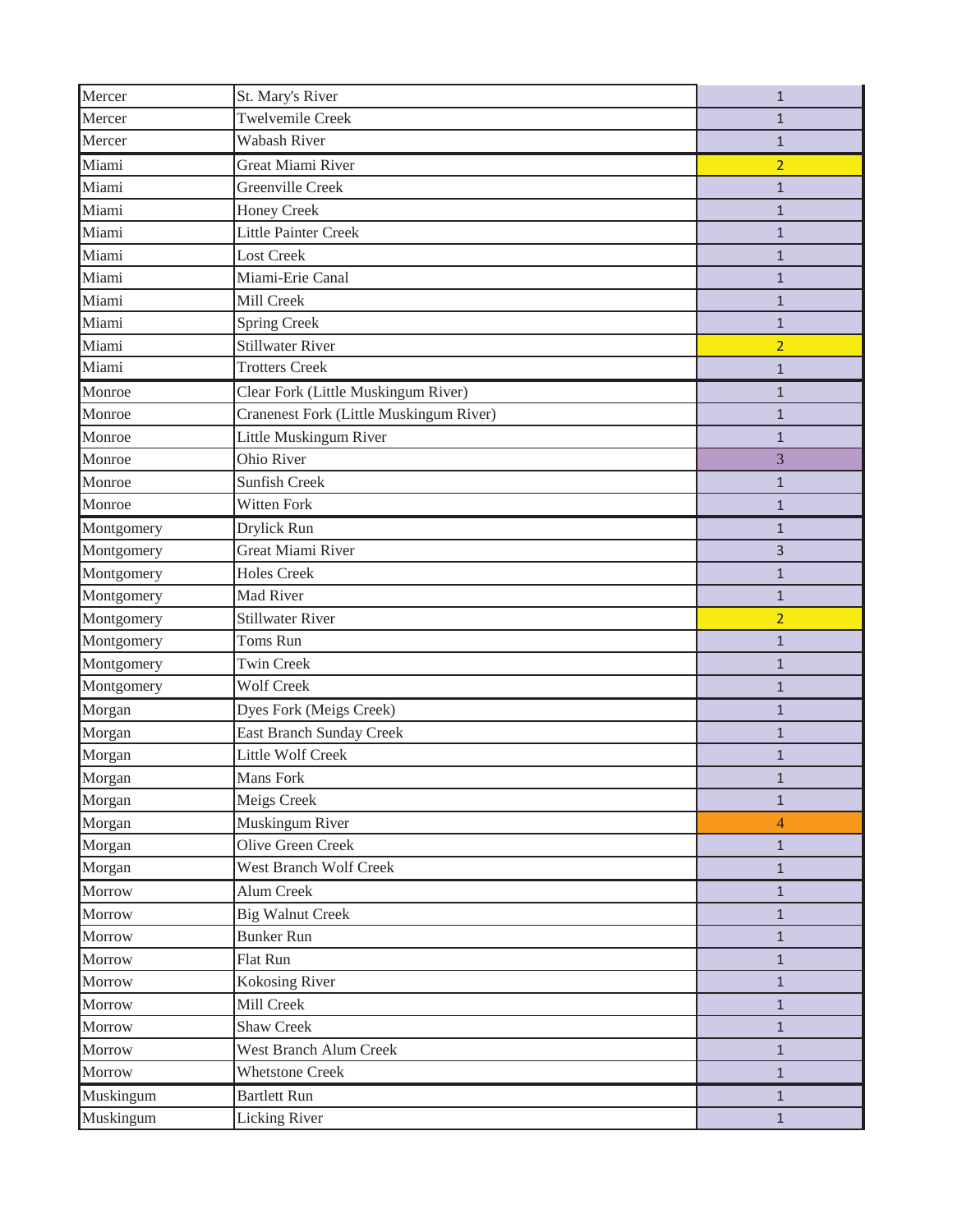| Muskingum | Meigs Creek                 | $\mathbf{1}$   |
|-----------|-----------------------------|----------------|
| Muskingum | Miller Creek                | $\mathbf{1}$   |
| Muskingum | Muskingum River             | $\overline{4}$ |
| Muskingum | <b>Salt Creek</b>           | $\mathbf{1}$   |
| Muskingum | Wakatomika Creek            | $\mathbf{1}$   |
| Muskingum | White Eyes Creek            | $\mathbf{1}$   |
| Noble     | <b>Barnes Run</b>           | $\mathbf{1}$   |
| Noble     | <b>Beaver Creek</b>         | $\mathbf{1}$   |
| Noble     | <b>Buffalo Creek</b>        | $\mathbf{1}$   |
| Noble     | <b>East Fork Duck Creek</b> | $\mathbf{1}$   |
| Noble     | Olive Green Creek           | $\mathbf{1}$   |
| Noble     | <b>Rannells Creek</b>       | $\mathbf{1}$   |
| Noble     | Seneca Fork                 | $\mathbf{1}$   |
| Noble     | Seneca Lake                 | $\mathbf{1}$   |
| Noble     | South Fork (Seneca Fork)    | $\mathbf{1}$   |
| Noble     | <b>West Fork Duck Creek</b> | $\mathbf{1}$   |
| Noble     | Wolf Run                    | $\mathbf{1}$   |
| Ottawa    | Lake Erie                   | 3              |
| Ottawa    | <b>Crane Creek</b>          | $\mathbf{1}$   |
| Ottawa    | Magee Marsh                 | $\mathbf{1}$   |
| Ottawa    | Portage River               | 3              |
| Ottawa    | Sandusky Bay                | $\mathbf{1}$   |
| Ottawa    | <b>Sugar Creek</b>          | $\mathbf{1}$   |
| Ottawa    | <b>Toussaint Creek</b>      | $\mathbf{1}$   |
| Ottawa    | <b>Toussaint River</b>      | $\mathbf{1}$   |
| Ottawa    | <b>Turtle Creek</b>         | $\mathbf{1}$   |
| Paulding  | Auglaize River              | $\mathbf{1}$   |
| Paulding  | <b>Blue Creek</b>           | $\mathbf{1}$   |
| Paulding  | <b>Flatrock Creek</b>       | $\mathbf{1}$   |
| Paulding  | Gordon Creek                | $\mathbf{1}$   |
| Paulding  | Hoaglin Creek               | $\mathbf{1}$   |
| Paulding  | Little Auglaize River       | $\mathbf{1}$   |
| Paulding  | Marie Delarme Creek         | $\mathbf{1}$   |
| Paulding  | Maumee River                | 3              |
| Paulding  | Middle Creek                | $\mathbf{1}$   |
| Paulding  | North Creek                 | $\mathbf{1}$   |
| Paulding  | Prairie Creek               | $\mathbf{1}$   |
| Paulding  | South Creek                 | $\mathbf{1}$   |
| Paulding  | Zielke Ditch                | $\mathbf{1}$   |
| Paulding  | Zuber Cutoff                | $1\,$          |
| Perry     | Center Branch Rush Creek    | $\mathbf{1}$   |
| Perry     | Coal Brook                  | $\mathbf{1}$   |
| Perry     | <b>Dotson Creek</b>         | $\mathbf{1}$   |
| Perry     | Jonathan Creek              | $\mathbf{1}$   |
| Perry     | <b>Little Rush Creek</b>    | $\mathbf{1}$   |
| Perry     | <b>Sunday Creek</b>         | $\mathbf{1}$   |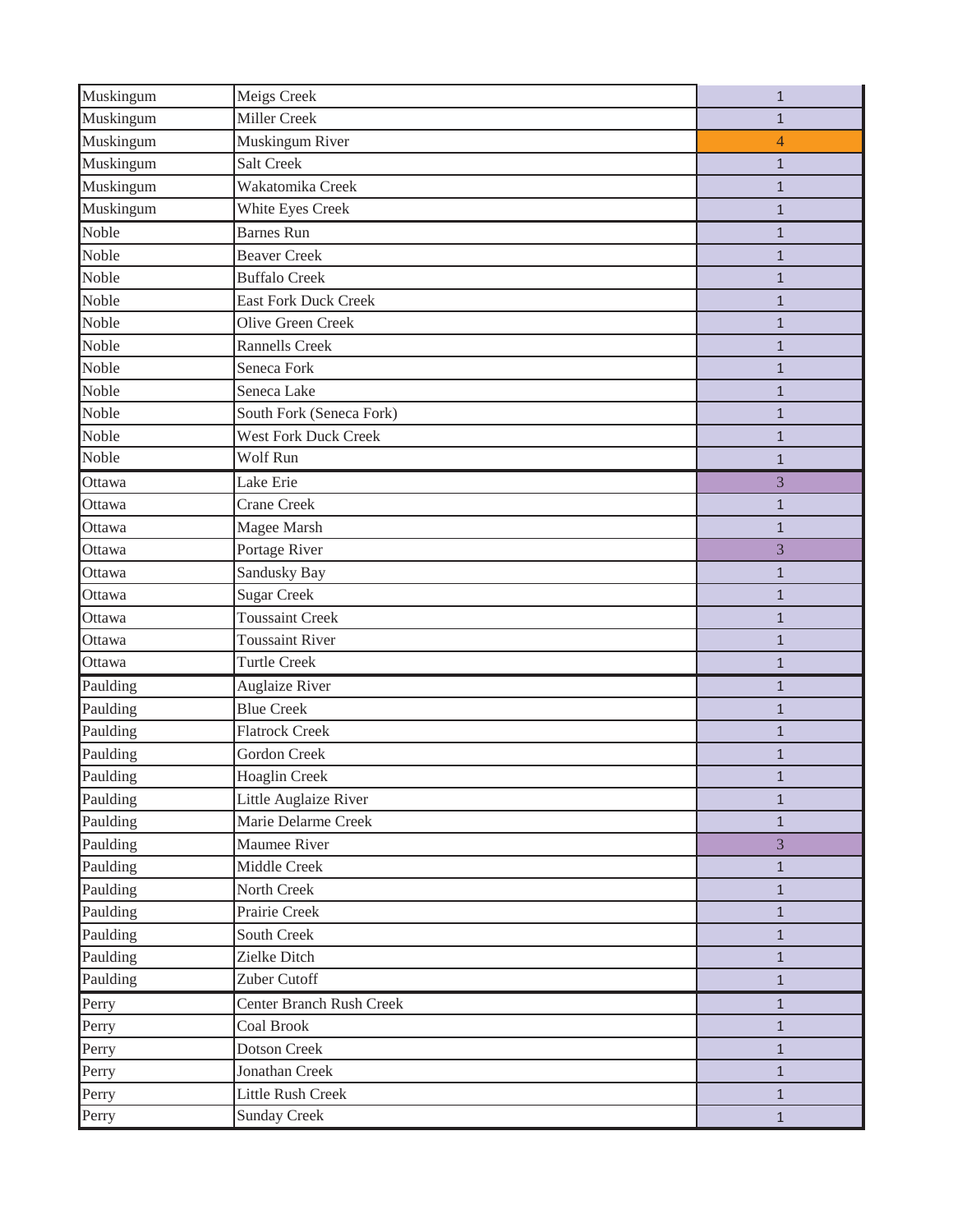| Pickaway | <b>Big Darby Creek</b>                | $\overline{2}$ |
|----------|---------------------------------------|----------------|
| Pickaway | <b>Big Walnut Creek</b>               | $\mathbf{1}$   |
| Pickaway | Deer Creek                            | $\mathbf{1}$   |
| Pickaway | Dry Run                               | $\mathbf{1}$   |
| Pickaway | Greenbrier Creek                      | $\mathbf{1}$   |
| Pickaway | <b>Hargus Creek</b>                   | $\mathbf{1}$   |
| Pickaway | Lick Run                              | $\mathbf{1}$   |
| Pickaway | Ohio and Erie Canal                   | $\mathbf{1}$   |
| Pickaway | Opossum Run                           | $\mathbf{1}$   |
| Pickaway | Peters Run                            | $\mathbf{1}$   |
| Pickaway | <b>Salt Creek</b>                     | $\mathbf{1}$   |
| Pickaway | Scioto River                          | $\overline{4}$ |
| Pickaway | Scippo Creek                          | $\mathbf{1}$   |
| Pickaway | Slate Run                             | $\mathbf{1}$   |
| Pickaway | Turkey Run                            | $\mathbf{1}$   |
| Pickaway | <b>Walnut Creek</b>                   | $\mathbf{1}$   |
| Pickaway | Yellowbud Creek                       | $\mathbf{1}$   |
| Pike     | <b>Beaver Creek</b>                   | $\mathbf{1}$   |
| Pike     | Morgan Fork (Sunfish Creek)           | $\mathbf{1}$   |
| Pike     | Ohio and Erie Canal                   | $\mathbf{1}$   |
| Pike     | <b>Scioto River</b>                   | $\overline{4}$ |
| Pike     | Sunfish Creek                         | $\mathbf{1}$   |
| Portage  | Aurora Branch (Chagrin River)         | $\mathbf{1}$   |
| Portage  | <b>Breakneck Creek</b>                | $\mathbf{1}$   |
| Portage  | Cuyahoga River                        | $\mathbf{1}$   |
| Portage  | <b>Eagle Creek</b>                    | $\mathbf{1}$   |
| Portage  | <b>Hinckley Creek</b>                 | $\mathbf{1}$   |
| Portage  | <b>Mahoning River</b>                 | $\mathbf{1}$   |
| Portage  | Plum Creek                            | $\mathbf{1}$   |
| Portage  | Sand Creek                            | $\mathbf{1}$   |
| Portage  | <b>Tinkers Creek</b>                  | $\mathbf{1}$   |
| Portage  | Trib. to Cuyahoga R. (RM 63.82)       | $\mathbf{1}$   |
| Preble   | Millers Fork                          | $\mathbf{1}$   |
| Preble   | Sevenmile Creek                       | $\mathbf{1}$   |
| Preble   | <b>Twin Creek</b>                     | $\mathbf{1}$   |
| Putnam   | <b>Auglaize River</b>                 | $\mathbf{1}$   |
| Putnam   | <b>Blanchard River</b>                | $\mathbf{1}$   |
| Putnam   | Jennings Creek                        | $\mathbf{1}$   |
| Putnam   | Little Auglaize River                 | $\mathbf{1}$   |
| Putnam   | North Powell Creek                    | $\mathbf{1}$   |
| Putnam   | Ottawa River                          | $\mathbf{1}$   |
| Putnam   | Plum Creek                            | $\mathbf{1}$   |
| Putnam   | <b>Riley Creek</b>                    | $\mathbf{1}$   |
| Richland | <b>Black Fork Mohican River</b>       | $\mathbf{1}$   |
| Richland | Cedar Fork (Clear Fork Mohican River) | $\mathbf{1}$   |
| Richland | <b>Clear Fork Mohican River</b>       | $\mathbf{1}$   |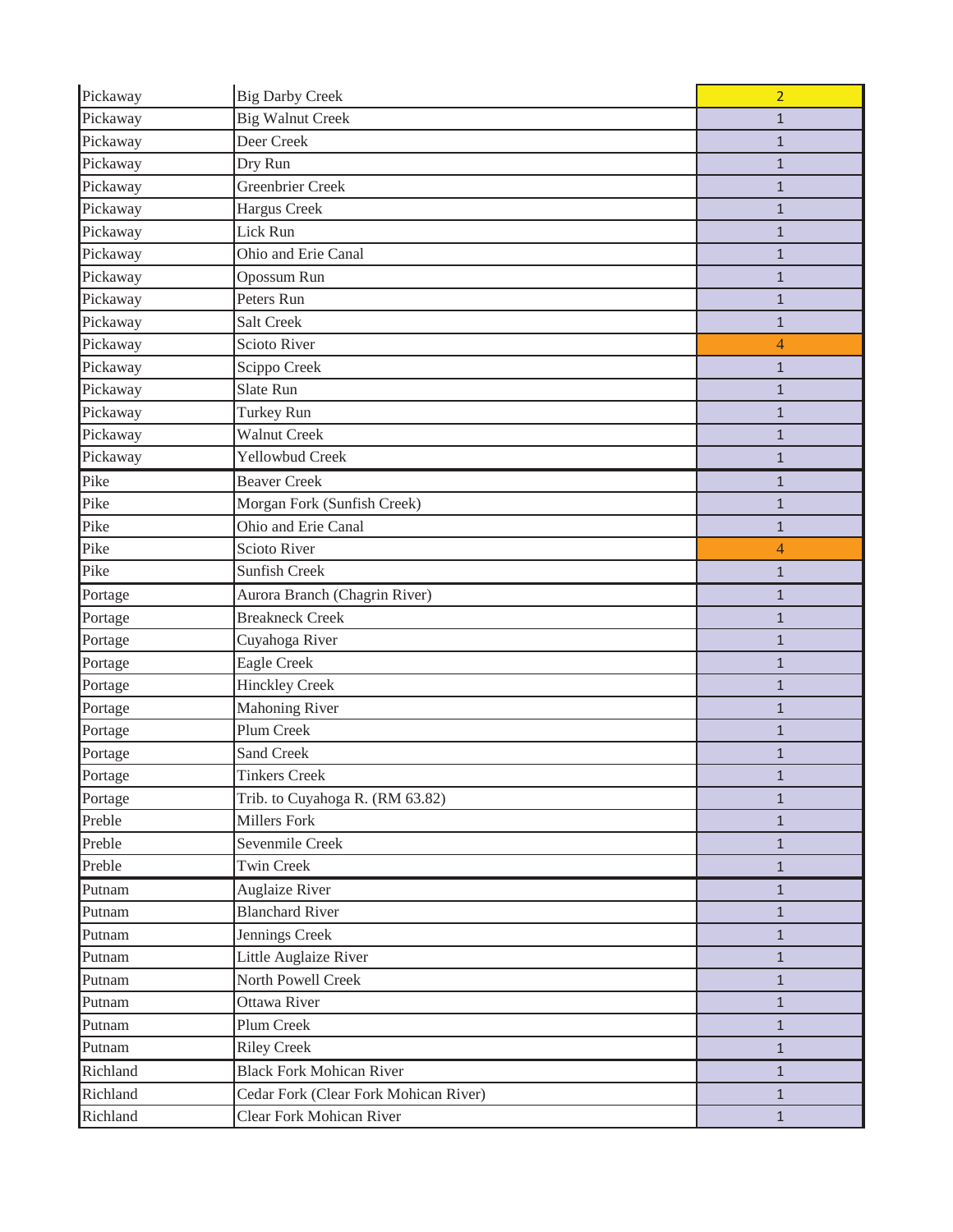| Richland     | Rocky Fork Mohican River       | $\mathbf{1}$   |
|--------------|--------------------------------|----------------|
| Ross         | <b>Buckskin Creek</b>          | $\mathbf{1}$   |
| Ross         | <b>Compton Creek</b>           | $\mathbf{1}$   |
| Ross         | Deer Creek                     | $\mathbf{1}$   |
| Ross         | <b>Little Salt Creek</b>       | $\mathbf{1}$   |
| Ross         | Middle Fork Salt Creek         | $\mathbf{1}$   |
| Ross         | North Fork Paint Creek         | $\mathbf{1}$   |
| Ross         | Paint Creek                    | $\mathbf{1}$   |
| Ross         | Poe Run                        | $\mathbf{1}$   |
| Ross         | <b>Salt Creek</b>              | $\overline{2}$ |
| Ross         | <b>Scioto River</b>            | $\overline{4}$ |
| Ross         | <b>Walnut Creek</b>            | $\mathbf{1}$   |
| Ross         | Yellowbud Creek                | $\mathbf{1}$   |
| Sandusky     | <b>Green Creek</b>             | $\mathbf{1}$   |
| Sandusky     | <b>Gries Ditch</b>             | $\mathbf{1}$   |
| Sandusky     | Lake Erie                      | 3              |
| Sandusky     | Little Muddy Creek             | $\mathbf{1}$   |
| Sandusky     | Muddy Creek                    | $\mathbf{1}$   |
| Sandusky     | Muskellunge Creek              | $\mathbf{1}$   |
| Sandusky     | Portage River                  | $\mathbf{1}$   |
| Sandusky     | Raccoon Creek                  | $\mathbf{1}$   |
| Sandusky     | Sandusky Bay                   | $\mathbf{1}$   |
| Sandusky     | Sandusky River                 | $\mathbf{1}$   |
| Sandusky     | <b>Sugar Creek</b>             | $\mathbf{1}$   |
| Sandusky     | <b>Wolf Creek</b>              | $\mathbf{1}$   |
| Scioto       | <b>Hales Creek</b>             | $\mathbf{1}$   |
| Scioto       | <b>Little Scioto River</b>     | $\mathbf{1}$   |
| Scioto       | Ohio River                     | $\overline{4}$ |
| Scioto       | Pine Creek                     | $\mathbf{1}$   |
| Scioto       | Rocky Fork Little Scioto River | $\mathbf{1}$   |
| Scioto       | Scioto Brush Creek             | $\overline{2}$ |
| Scioto       | Scioto River                   | 4              |
| Scioto       | South Fork Scioto Brush Creek  | $\overline{2}$ |
| Scioto       | <b>Turkey Creek</b>            | $1\,$          |
| Seneca       | <b>Beaver Creek</b>            | $\mathbf{1}$   |
| Seneca       | <b>Honey Creek</b>             | $\mathbf{1}$   |
| Seneca       | Morrison Creek                 | $\mathbf{1}$   |
| Seneca       | <b>Sandusky River</b>          | $\mathbf{1}$   |
| Seneca       | <b>Sugar Creek</b>             | $1\,$          |
| Seneca       | <b>Wolf Creek</b>              | $\mathbf{1}$   |
| Shelby       | Great Miami River              | 2 <sup>1</sup> |
| Shelby       | Loramie Creek                  | $1\,$          |
| Shelby       | Nine Mile Creek                | $\mathbf{1}$   |
| Shelby       | Tawawa Creek                   | $\mathbf{1}$   |
| Shelby       | <b>Turtle Creek</b>            | $\mathbf{1}$   |
| <b>Stark</b> | Deer Creek                     | $\mathbf{1}$   |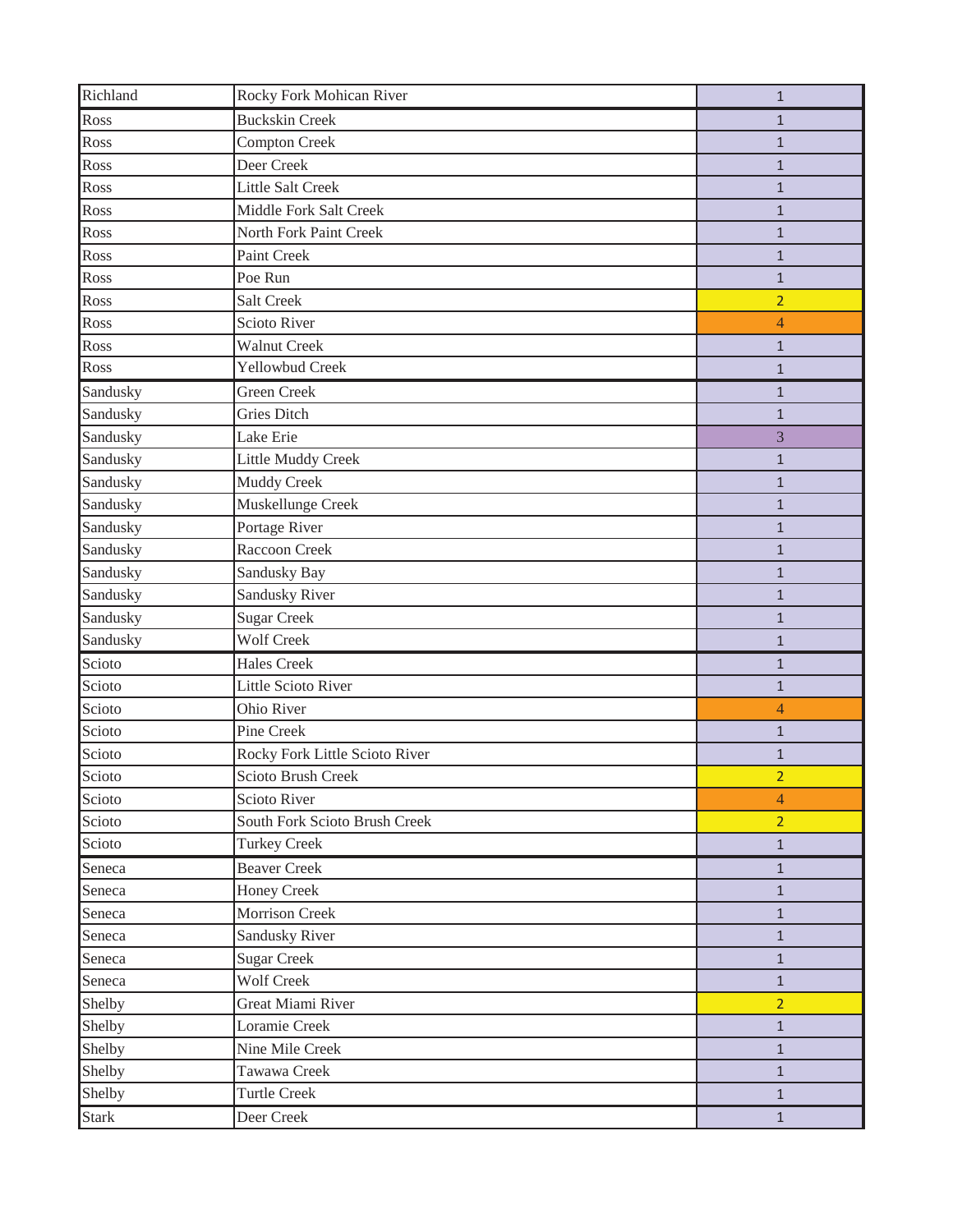| <b>Stark</b> | East Branch Nimishillen Creek   | $\mathbf{1}$   |
|--------------|---------------------------------|----------------|
| <b>Stark</b> | <b>Mahoning River</b>           | 1              |
| <b>Stark</b> | Middle Branch Nimishillen Creek | $\mathbf{1}$   |
| <b>Stark</b> | Nimishillen Creek               | $\mathbf{1}$   |
| <b>Stark</b> | <b>Sandy Creek</b>              | $\mathbf{1}$   |
| <b>Stark</b> | <b>Swartz Ditch</b>             | $\mathbf{1}$   |
| <b>Stark</b> | <b>Tuscarawas River</b>         | $\mathbf{1}$   |
| <b>Stark</b> | West Sippo Creek                | $\mathbf{1}$   |
| Summit       | <b>Brandywine Creek</b>         | $\mathbf{1}$   |
| Summit       | Cuyahoga River                  | $\mathbf{1}$   |
| Summit       | Furnace Run                     | $\mathbf{1}$   |
| Summit       | Haskell Run                     | $\mathbf{1}$   |
| Summit       | Metzgers Ditch                  | $\mathbf{1}$   |
| Summit       | Ohio and Erie Canal             | $\mathbf{1}$   |
| Summit       | Tuscarawas River                | $\mathbf{1}$   |
| Summit       | <b>Yellow Creek</b>             | $\mathbf{1}$   |
| Trumbull     | <b>Baughman Creek</b>           | $\mathbf{1}$   |
| Trumbull     | <b>Eagle Creek</b>              | $\overline{1}$ |
| Trumbull     | <b>Grand River</b>              | $\mathbf{1}$   |
| Trumbull     | Little Yankee Creek             | $\mathbf{1}$   |
| Trumbull     | <b>Mahoning River</b>           | $\mathbf{1}$   |
| Trumbull     | <b>Pymatuning Creek</b>         | $\overline{2}$ |
| Trumbull     | West Branch Mahoning River      | $\mathbf{1}$   |
| Tuscarawas   | <b>Buckhorn Creek</b>           | $\mathbf{1}$   |
| Tuscarawas   | Dunlap Creek                    | $\mathbf{1}$   |
| Tuscarawas   | Goettge Run                     | $\mathbf{1}$   |
| Tuscarawas   | <b>Little Stillwater Creek</b>  | $\mathbf{1}$   |
| Tuscarawas   | Ohio and Erie Canal             | $\mathbf{1}$   |
| Tuscarawas   | <b>Sandy Creek</b>              |                |
|              |                                 | 1              |
| Tuscarawas   | <b>Stillwater Creek</b>         | $\mathbf{1}$   |
| Tuscarawas   | <b>Sugar Creek</b>              | $\mathbf{1}$   |
| Tuscarawas   | Tuscarawas River                | $\mathbf{1}$   |
| Union        | <b>Big Darby Creek</b>          | $\overline{2}$ |
| Union        | <b>Blues Creek</b>              | $\mathbf{1}$   |
| Union        | <b>Bokes Creek</b>              | $\mathbf{1}$   |
| Union        | <b>Buck Run</b>                 | $\mathbf{1}$   |
| Union        | Flat Branch (Big Darby Creek)   | $\mathbf{1}$   |
| Union        | <b>Fulton Creek</b>             | $\mathbf{1}$   |
| Union        | <b>Little Darby Creek</b>       | $\overline{2}$ |
| Union        | Mill Creek                      | $\overline{2}$ |
| Union        | North Branch Crosses Run        | $\mathbf{1}$   |
| Union        | Powderlick Run                  | $\mathbf{1}$   |
| Union        | Robinsons Run                   | $\mathbf{1}$   |
| Union        | <b>Rush Creek</b>               | $\mathbf{1}$   |
| Union        | Spain Creek                     | $\mathbf{1}$   |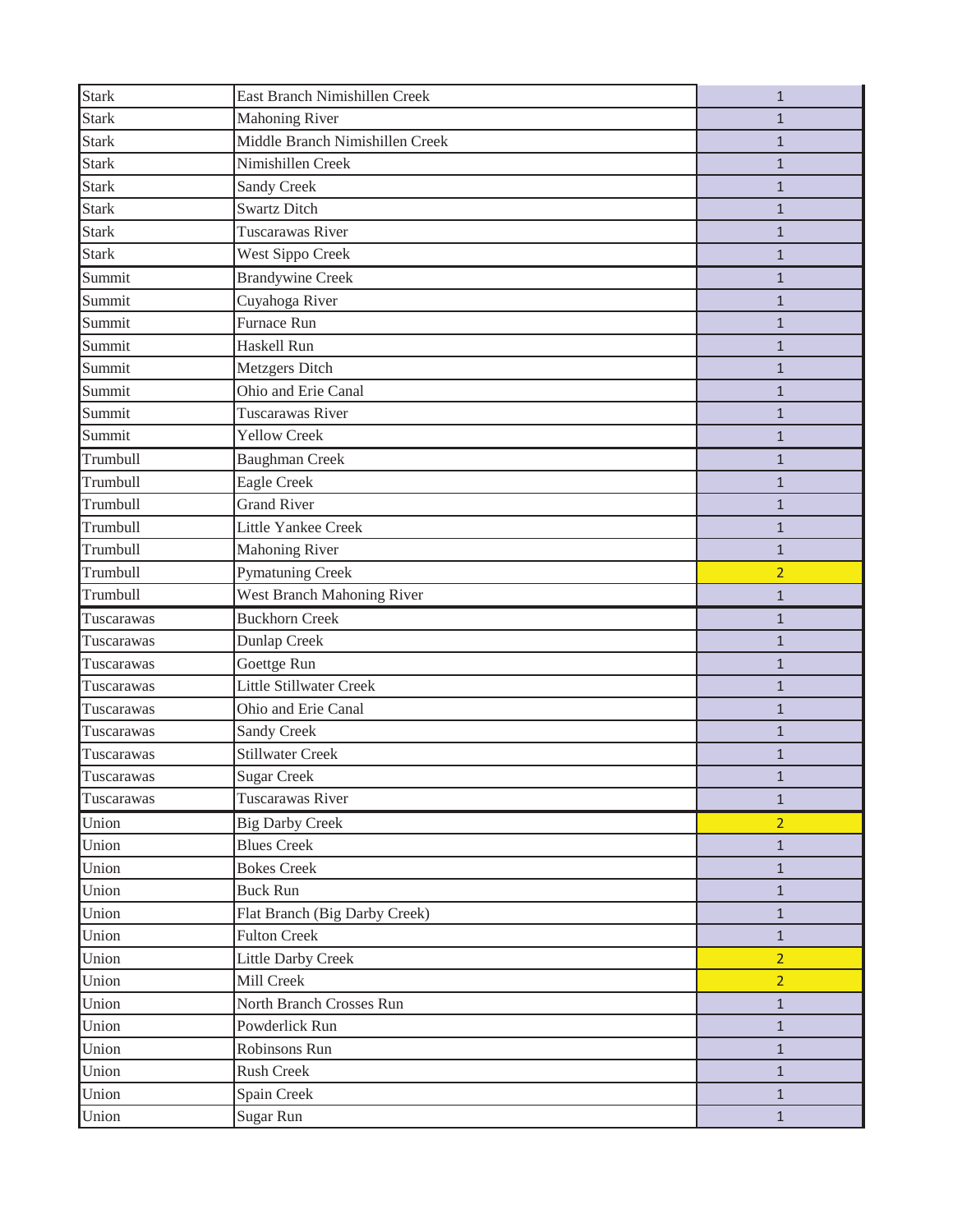| Union      | <b>Treacle Creek</b>             | $\overline{2}$ |
|------------|----------------------------------|----------------|
| Van Wert   | Jennings Creek                   | $\mathbf{1}$   |
| Van Wert   | Little Auglaize River            | $\mathbf{1}$   |
| Van Wert   | St. Marys River                  | $\mathbf{1}$   |
| Van Wert   | <b>Town Creek</b>                | $\mathbf{1}$   |
| Vinton     | <b>Little Raccoon Creek</b>      | $\mathbf{1}$   |
| Vinton     | Middle Fork Salt Creek           | $\mathbf{1}$   |
| Vinton     | Pigeon Creek                     | $\mathbf{1}$   |
| Vinton     | Raccoon Creek                    | $\mathbf{1}$   |
| Vinton     | <b>Salt Creek</b>                | $\mathbf{1}$   |
| Warren     | Caesar Creek                     | $\mathbf{1}$   |
| Warren     | Clear Creek                      | $\mathbf{1}$   |
| Warren     | Flat Fork (Caesar Creek)         | $\mathbf{1}$   |
| Warren     | <b>Great Miami River</b>         | $\overline{2}$ |
| Warren     | Little Miami River               | $\overline{2}$ |
| Warren     | <b>Millers Creek</b>             | $\mathbf{1}$   |
| Warren     | North Branch Dicks Creek         | $\mathbf{1}$   |
| Warren     | Simpson Creek                    | $\mathbf{1}$   |
| Warren     | Todd Fork (Little Miami River)   | 1              |
| Warren     | <b>Turtle Creek</b>              | $\mathbf{1}$   |
| Warren     | <b>Twin Creek</b>                | $\mathbf{1}$   |
| Washington | <b>Archers Fork</b>              | $\mathbf{1}$   |
| Washington | Danas Run                        | $\mathbf{1}$   |
| Washington | Davis Creek                      | $\mathbf{1}$   |
| Washington | Duck Creek                       | $\mathbf{1}$   |
| Washington | East Branch Little Hocking River | $\mathbf{1}$   |
| Washington | <b>East Fork Duck Creek</b>      | $\mathbf{1}$   |
| Washington | Little Hocking River             | $\mathbf{1}$   |
| Washington | Little Muskingum River           | $\mathbf{1}$   |
| Washington | Muskingum River                  | 4              |
| Washington | Ohio River                       | 4              |
| Washington | Olive Green Creek                | $\mathbf{1}$   |
| Washington | West Branch Little Hocking River | $\mathbf{1}$   |
| Washington | <b>West Branch Wolf Creek</b>    | $\mathbf{1}$   |
| Washington | <b>West Fork Duck Creek</b>      | $\mathbf{1}$   |
| Washington | Whipple Run                      | $\mathbf{1}$   |
| Washington | <b>Wolf Creek</b>                | $\mathbf{1}$   |
| Wayne      | Chippewa Creek                   | $\mathbf{1}$   |
| Wayne      | Killbuck Creek                   | $\mathbf{1}$   |
| Wayne      | Little Killbuck Creek            | $\mathbf{1}$   |
| Wayne      | Muddy Fork Mohican River         | $\mathbf{1}$   |
| Wayne      | <b>Shreve Creek</b>              | $\mathbf{1}$   |
| Wayne      | <b>Steele Ditch</b>              | $\mathbf{1}$   |
| Wayne      | <b>Sugar Creek</b>               | $\mathbf{1}$   |
| Williams   | <b>Bear Creek</b>                | $\mathbf{1}$   |
| Williams   | <b>Beaver Creek</b>              | $\mathbf{1}$   |